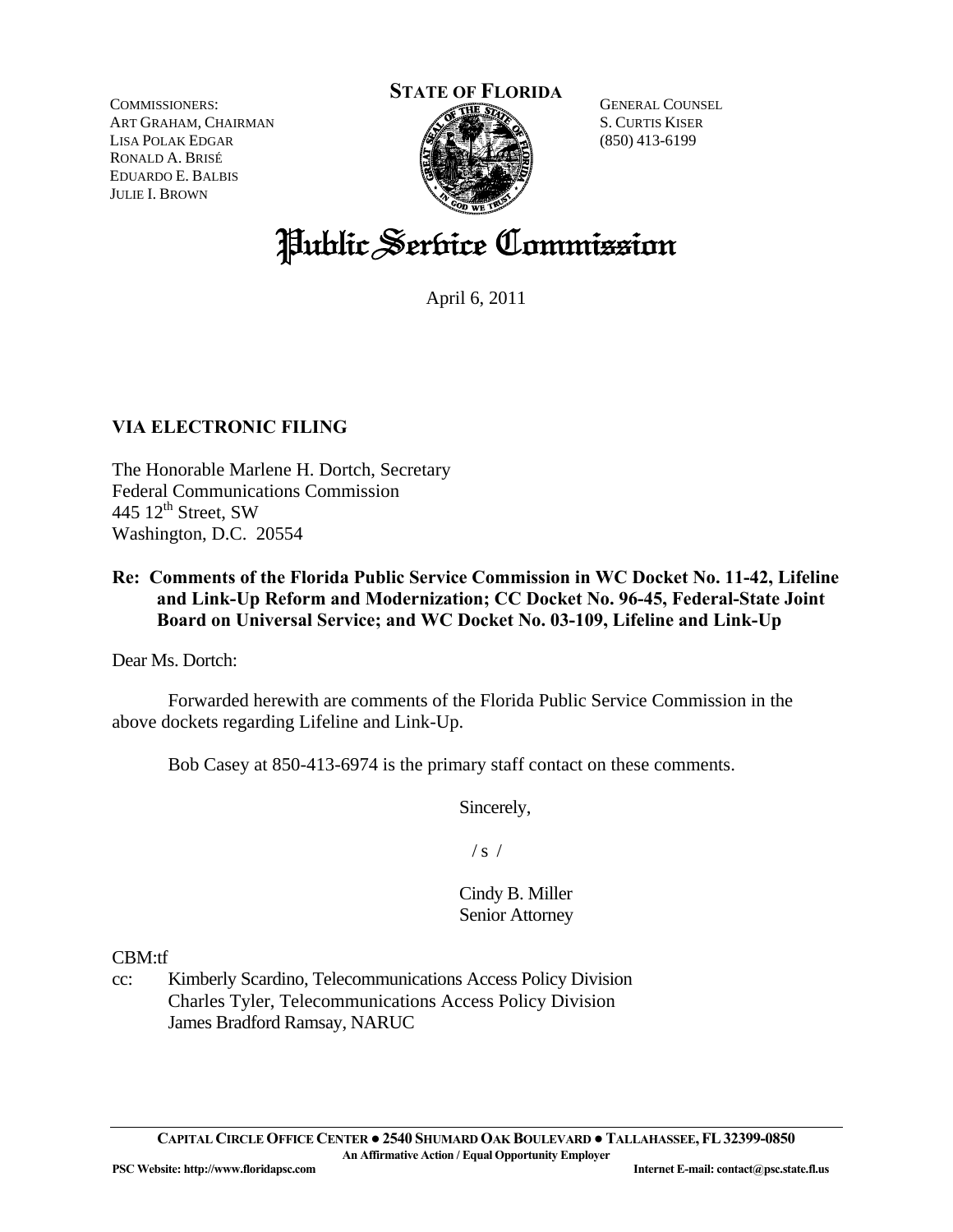## **Before the Federal Communications Commission Washington, D.C. 20554**

| In the Matter of:                              |                             |
|------------------------------------------------|-----------------------------|
|                                                |                             |
| Lifeline and Link-Up Reform and                | WC Docket No. 11-42         |
| Modernization                                  |                             |
| Federal-State Joint Board on Universal Service | CC Docket No. 96-45         |
| Lifeline and Link-Up                           | <b>WC Docket No. 03-109</b> |

## **COMMENTS OF THE FLORIDA PUBLIC SERVICE COMMISSION**

## **FLORIDA PUBLIC SERVICE COMMISSION**

CHAIRMAN ART GRAHAM COMMISSIONER LISA POLAK EDGAR COMMISSIONER RONALD A. BRISÉ COMMISSIONER EDUARDO E. BALBIS COMMISSIONER JULIE I. BROWN

April 6, 2011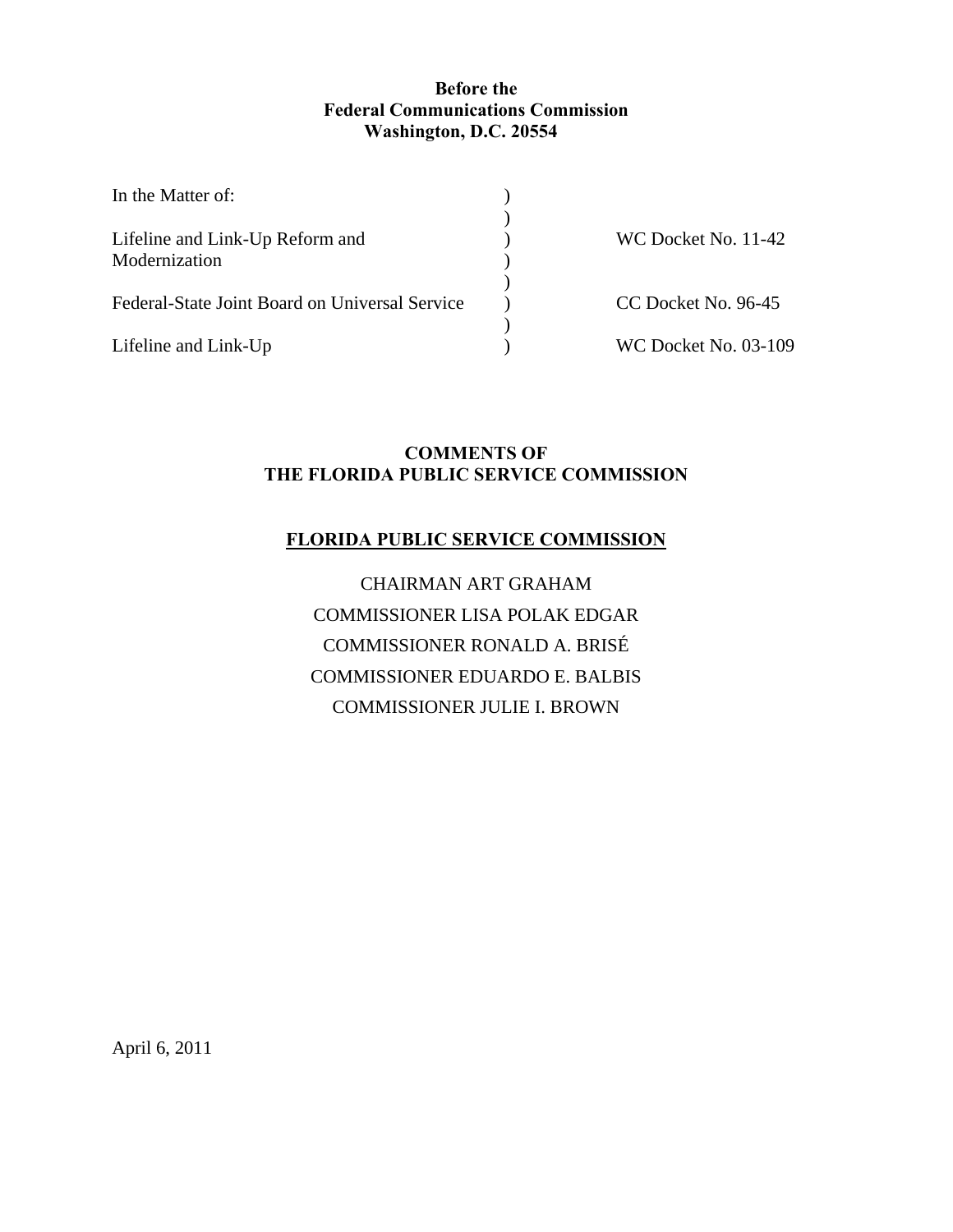#### **INTRODUCTION AND SUMMARY**

 The Florida Public Service Commission (FPSC) submits these comments in response to the Notice of Proposed Rulemaking (NPRM) released on March 4, 2011. In this NPRM (FCC 11-32), the Federal Communications Commission (FCC) seeks comment on its set of proposals to reform and modernize Lifeline and Link-Up, including recommendations of the Federal-State Joint Board on Universal Service, the Government Accountability Office, and the National Broadband Plan.

Paragraph 38 of the NPRM discusses the relative burden of the Universal Service Fund (USF) on consumers. Several states, including Florida, continue to shoulder a disproportionate burden of funding the program. There is a huge disparity between the amount of money collected from Florida customers for the USF and the amount of money coming back into Florida to eligible telecommunications carriers (ETCs) through the federal USF. For the year 2009, Floridians paid \$496 million into this fund and received back \$222 million for a net contribution from Florida into the fund of (\$274 million). Florida has been the largest net contributor to the federal USF for at least 11 years (1999-2009). The FPSC is concerned about the inequity in the amount Florida customers are paying into the federal USF versus the amount the USF is disbursing to the State of Florida. The FPSC encourages the FCC to address this inequity during the proceedings to reform the USF.

The FPSC encourages the FCC to consider the following:

1. ETCs should provide such information as customer names, addresses, the last four digits of a Lifeline customer's social security number, birthdates, or other unique householdidentifying information to the Universal Service Administrative Company (USAC) when filing for reimbursement using USAC's Form 497.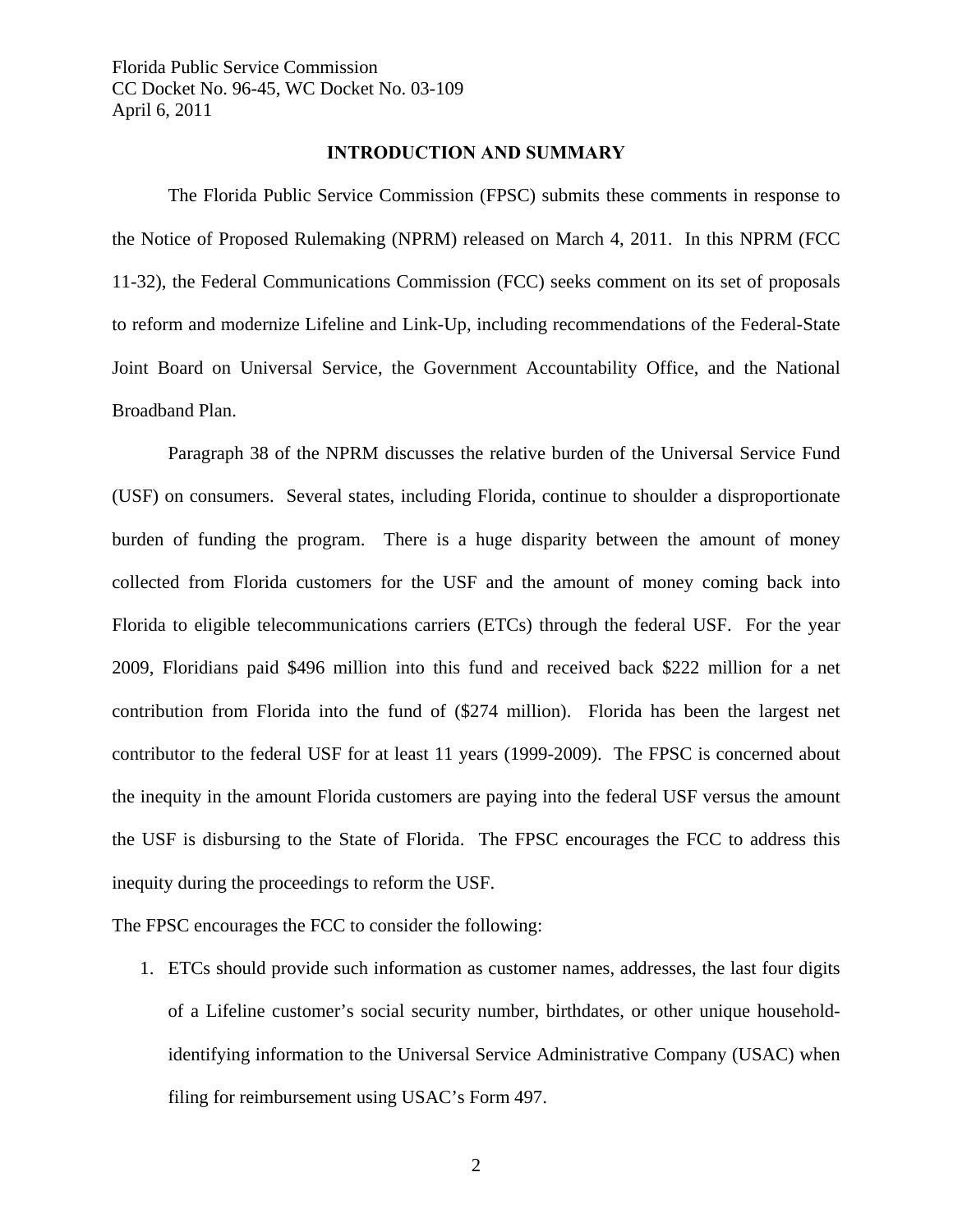- 2. When duplicate USAC payments are identified, ETCs should notify the customer that they have 30 days to select a single ETC to provide Lifeline service going forward.
- 3. The FCC should restrict recovery for duplications only upon a showing of negligence by the ETC.
- 4. The FCC should codify as a rule the current practice of requiring unique residential addresses, in order to assist both ETCs and USAC in determining whether an applicant is already receiving Lifeline or Link-Up service.
- 5. The FCC should clarify that Line 9 of Form 497 must be used by carriers to adjust their support claim if they lose or gain subscribers during the month.
- 6. If toll limitation service is eliminated, the FCC should consider how much deposit a Lifeline customer would be required to provide, and determine what amount of deposit would be considered excessive.
- 7. ETCs should not impose a customary charge only on low-income customers in order to inflate the amount of reimbursement received from the USF.
- 8. The FCC proposal should amend its rules to define "customary charge for commencing telecommunications service" as the ordinary initiation charge that an ETC routinely imposes on all customers within a state.
- 9. The FCC should require all ETCs seeking Link-Up reimbursement to submit cost support to USAC for the revenues they forgo in reducing their customary charges.
- 10. FCC rules should be clarified to prohibit ETCs from seeking more than one Link-Up subsidy for the same customer at the same location.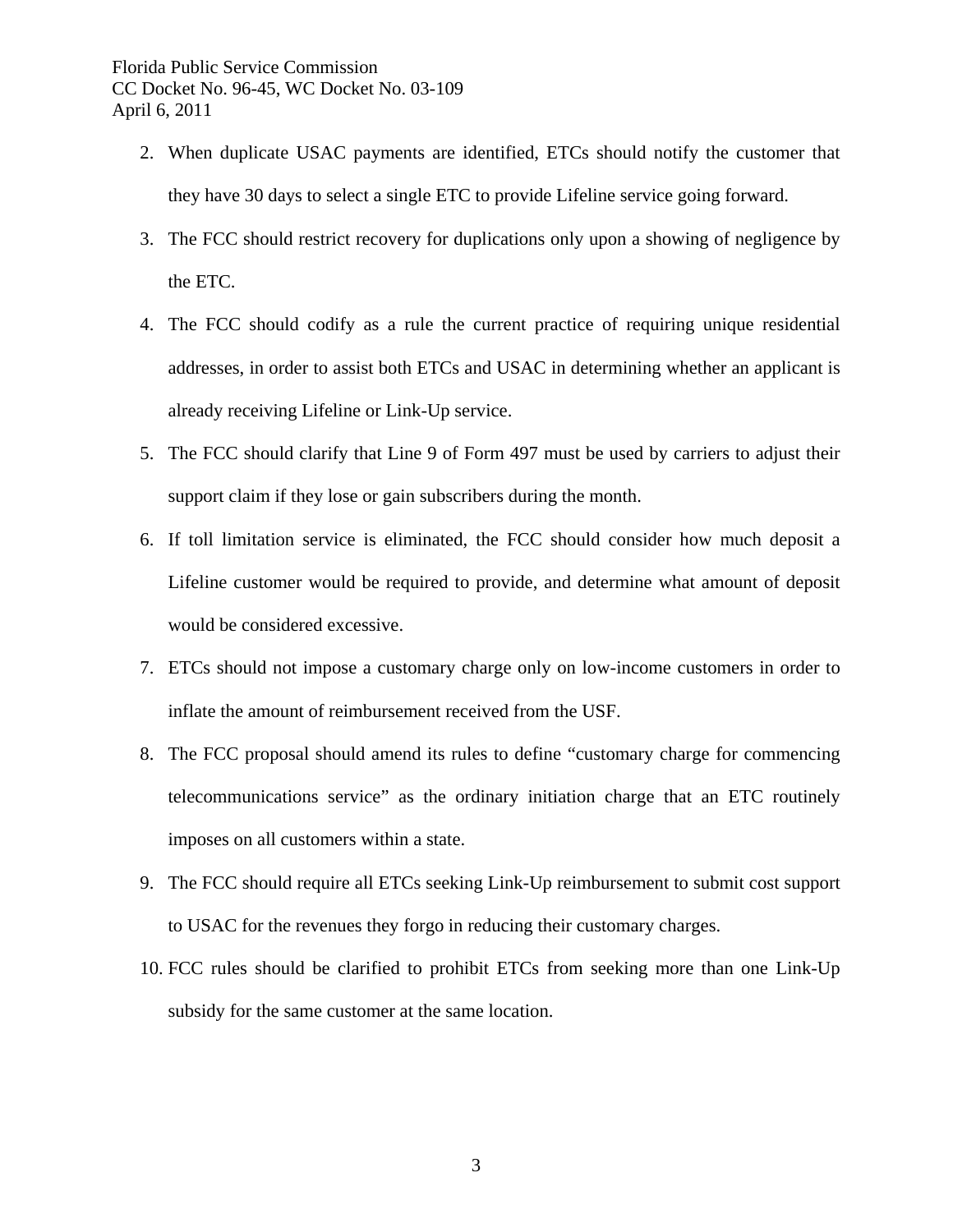- 11. The FCC should adopt a rule that prohibits resellers from imposing a connection charge on consumers when the underlying wholesale provider has not assessed a similar connection charge on the reseller.
- 12. The FCC should amend its rules to prevent competitive ETCs which do not submit monthly bills to their Lifeline customers from obtaining Lifeline support for inactive consumers.
- 13. Charging a Lifeline customer a minimum monthly charge such as one dollar would not be cost-effective.
- 14. If the FCC proposes rules requiring ETCs to de-enroll their Lifeline customers from the program under specified circumstances, it should take into consideration existing state laws regarding termination of Lifeline customers.
- 15. The FCC should require that all new ETCs be audited after the first year of providing Lifeline-supported service, and random audits should be continued for all ETCs to ensure ongoing compliance with low-income rules.
- 16. The FCC should create a process whereby states are allowed to request that ETC disbursements be suspended for ETCs that are being investigated for possible waste, fraud or abuse of the USF.
- 17. The FCC should adopt a one-per-residential address requirement for Lifeline service except for group-living facilities such as homeless shelters.
- 18. The FCC should require all ETCs to obtain a certification when initially enrolling a subscriber and again during the annual verification process that the subscriber is receiving Lifeline support for only one line per residence.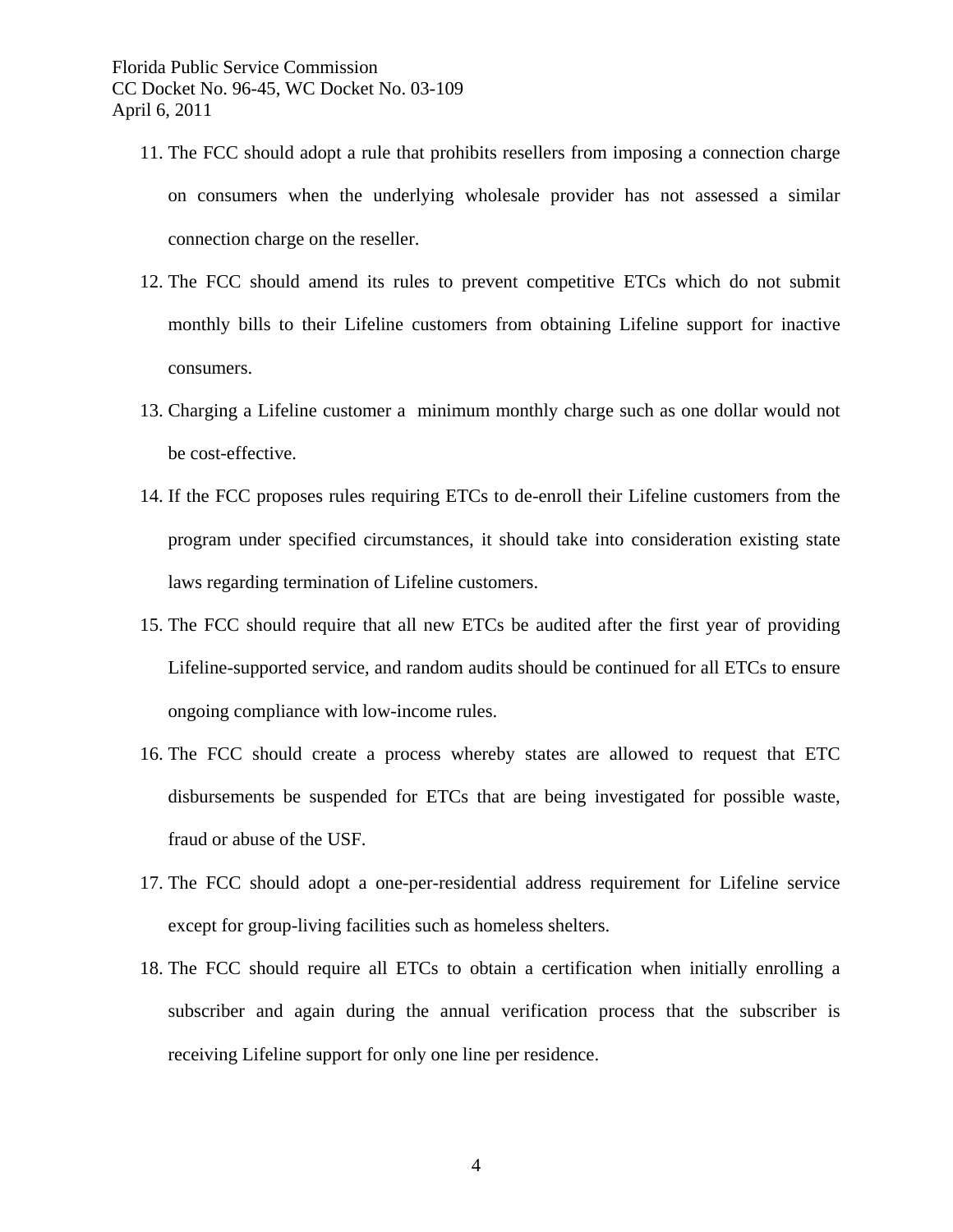- 19. Providing Lifeline/Link-Up support for one wireless service per eligible adult, rather than one service per residential address goes well beyond the "sufficient" requirement in 47 U.S.C. § 254(b)(5).
- 20. The FCC should limit low-income USF support to a single subscription per U.S. Postal address, except in the case of group-living facilities such as homeless shelters.
- 21. Residents of commercially-zoned buildings such as homeless shelters, halfway houses, domestic-violence shelters, or other group living facilities should be allowed to participate in the Lifeline program if they are eligible.
- 22. The FCC should cap the size of the low-income program until the implementation of structural reforms proposed in this NPRM.
- 23. The FCC should continue to provide discretion to the states to administer key aspects of the low-income program, such as eligibility, enrollment, and ongoing verification of eligibility.
- 24. The FCC should initiate its sample-and-census proposal for Lifeline verification. If an ETC's ineligibility rate exceeds the set threshold, it should be required to perform a census of all Lifeline customers each year until the ETC can establish that fewer than 5 percent of respondents are ineligible.
- 25. The FPSC supports the creation of a database to verify consumer eligibility, track verification and check for duplicates to ensure greater program accountability, as long as it is maintained by an independent administrator and operated under strict confidentiality provisions to protect the Lifeline subscriber's/applicant's personal identifying information.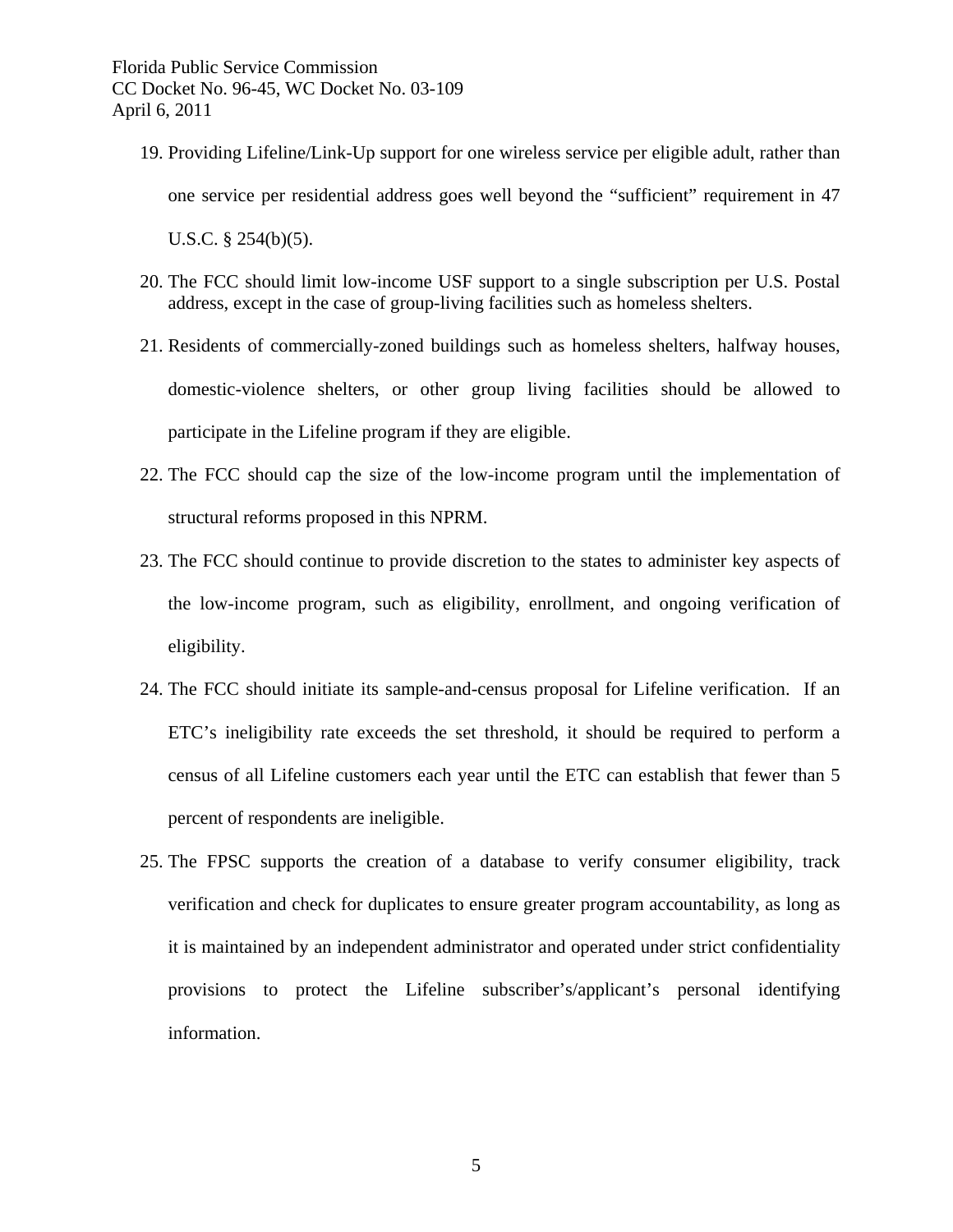- 26. The FPSC urges the FCC to continue to help increase awareness of the Lifeline and Link-Up programs.
- 27. The FPSC does not believe the FCC should impose particular marketing guidelines on ETCs, but the FCC needs to ensure that ETCs explain the Lifeline program to consumers so they fully understand the benefit being offered with the product to prevent the problem of duplicate support.
- 28. ETCs should not be required to submit a marketing plan to the state public service commissions but should work cooperatively with them to develop creative awareness campaigns.
- 29. The FCC should expand its existing *Lifeline Across America Working Group*--comprised of FCC, state public service commission, and NASUCA representatives--to include wireline and wireless ETC representatives.
- 30. The FCC should encourage state public service commissions to work with their designated social service agency(s) to develop and maintain Lifeline coordinated enrollment processes and distribute Link-Up and Lifeline educational materials.
- 31. ETCs marketing their Lifeline-supported products under a trade name should include language in the name of their service offering or in the description of the service to clarify that the offering is supported by Lifeline and explain the Lifeline program. The FCC could require ETCs to develop plain and simple language--which explains the specific Lifeline subsidy--for use in their product marketing.
- 32. The FPSC supports the FCC proposal to replace the term "basic local service" with "voice telephony service" for universal service purposes.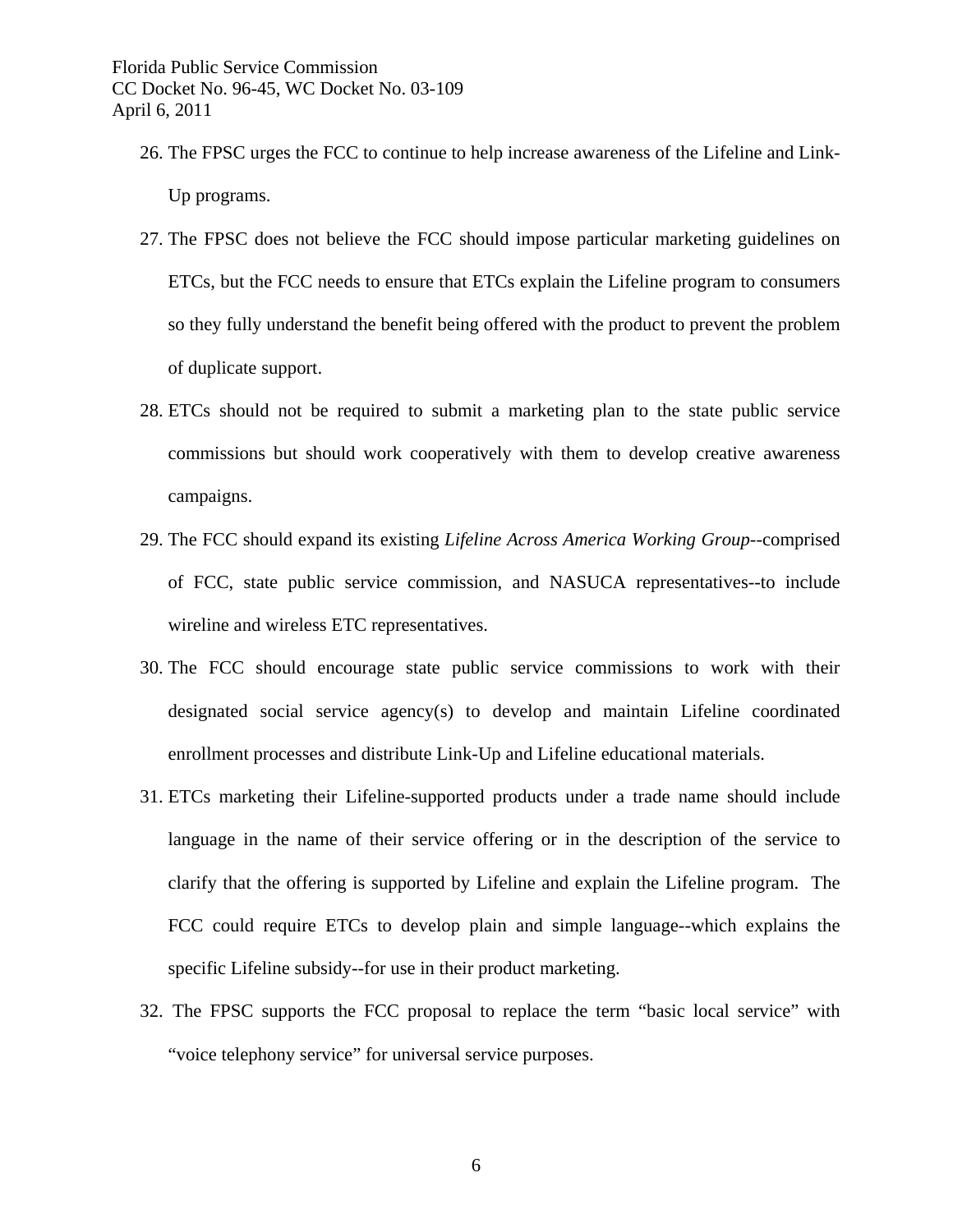- 33. The FPSC opposes expanding the definition of supported services to include broadband unless the expansion were a part of an overall cap.
- 34. If Lifeline broadband is adopted by the FCC, it should only allow consumers a single discount off a single service and not multiple Lifeline discounts on multiple services.

## **IMMEDIATE REFORMS TO ELIMINATE WASTE, FRAUD, AND ABUSE**

#### DUPLICATE CLAIMS

 $\overline{a}$ 

The FCC historically has allowed only one Lifeline credit per household. The results of the Universal Service Administrative Company audit<sup>1</sup> discussed in paragraph 48 of the NPRM show that multiple ETCs (wireline/wireless) seeking reimbursement for Lifeline service provided to the same residence is a major problem. At this time, these ETCs have no way to determine if another ETC is providing Lifeline service to the same customer.

## *Measures to Assist in Detecting Duplicate Claims*

In order for an ETC to receive reimbursement for providing Lifeline and Link-Up discounts to eligible consumers, it must submit a Form 497 to the USAC. Presently when filing Form 497 with USAC for reimbursement, an ETC must certify that the data contained in this form has been examined and reviewed and is true, accurate, and complete. The ETC is not required to submit any supporting documentation that the numbers it recorded on Form 497 are true and correct. The FPSC supports the FCC's proposal to require ETCs to provide such information as customer names, addresses, the last four digits of a Lifeline customer's social security number, $2$  birthdates,

<sup>&</sup>lt;sup>1</sup> USAC Independent Auditor's Report, Audit No. LI2009BE006 (December 3, 2010) (TracFone Audit).

<sup>&</sup>lt;sup>2</sup> Rule 25-4.0665(9), Florida Administrative Code, provides that eligible telecommunications carriers shall only require a customer to provide the last four digits of the customer's social security number for application for Lifeline and Link-Up service and to verify continued eligibility for the programs as part of the annual verification process.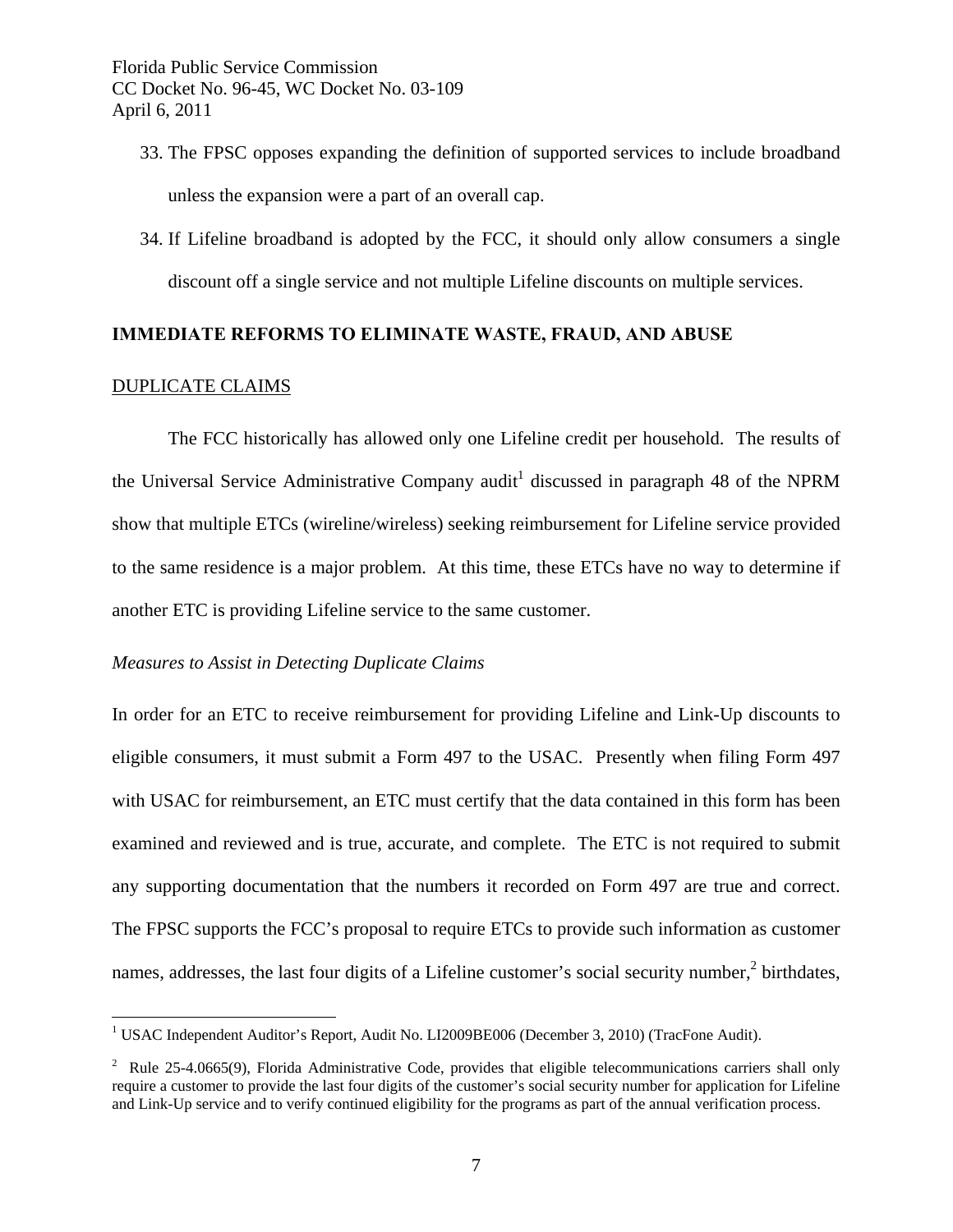or other unique household-identifying information to USAC on their Forms 497, as long as it is under strict confidentiality provisions to protect the Lifeline subscriber's/applicant's personal identifying information. The FPSC believes that the benefits of requiring subscribers to provide such information to protect the USF from waste, fraud, and abuse, outweighs the burden.

## *Remedies to Address Duplicate Claims*

In paragraph 58 of the NPRM, the FCC explains the process being used to address duplicate subsidies when more than one ETC seeks support for the same subscriber from USAC for the same address. Currently, when a duplicate subsidy is discovered, USAC is to notify the ETCs to discontinue including the duplicate subscriber in their list of subscribers for which the ETCs are claiming Lifeline support on the FCC Form 497. ETCs must notify the subscriber by phone, and in writing where possible, and explain that the subscriber has 30 days to select one Lifeline provider or face de-enrollment from the program. Once the subscriber selects a single Lifeline provider for the household by signing a new certification, the chosen ETC must notify USAC and the other ETC. The selected ETC may then seek reimbursement for the subscriber going forward, while the other ETC must de-enroll the household from its Lifeline service and may not seek reimbursement for that subscriber going forward. The FPSC believes this process may be burdensome and time-consuming to not only the ETC but also the Lifeline consumer.

The FPSC believes that when duplicate payments are identified, ETCs should notify their customers that they have 30 days to select a single ETC to provide Lifeline service going forward. If the customer makes a timely selection, the carrier not selected will no longer receive Lifeline support for that customer. If the customer fails to make a timely selection, the carrier that has provided continuous Lifeline service to the customer for the longest period of time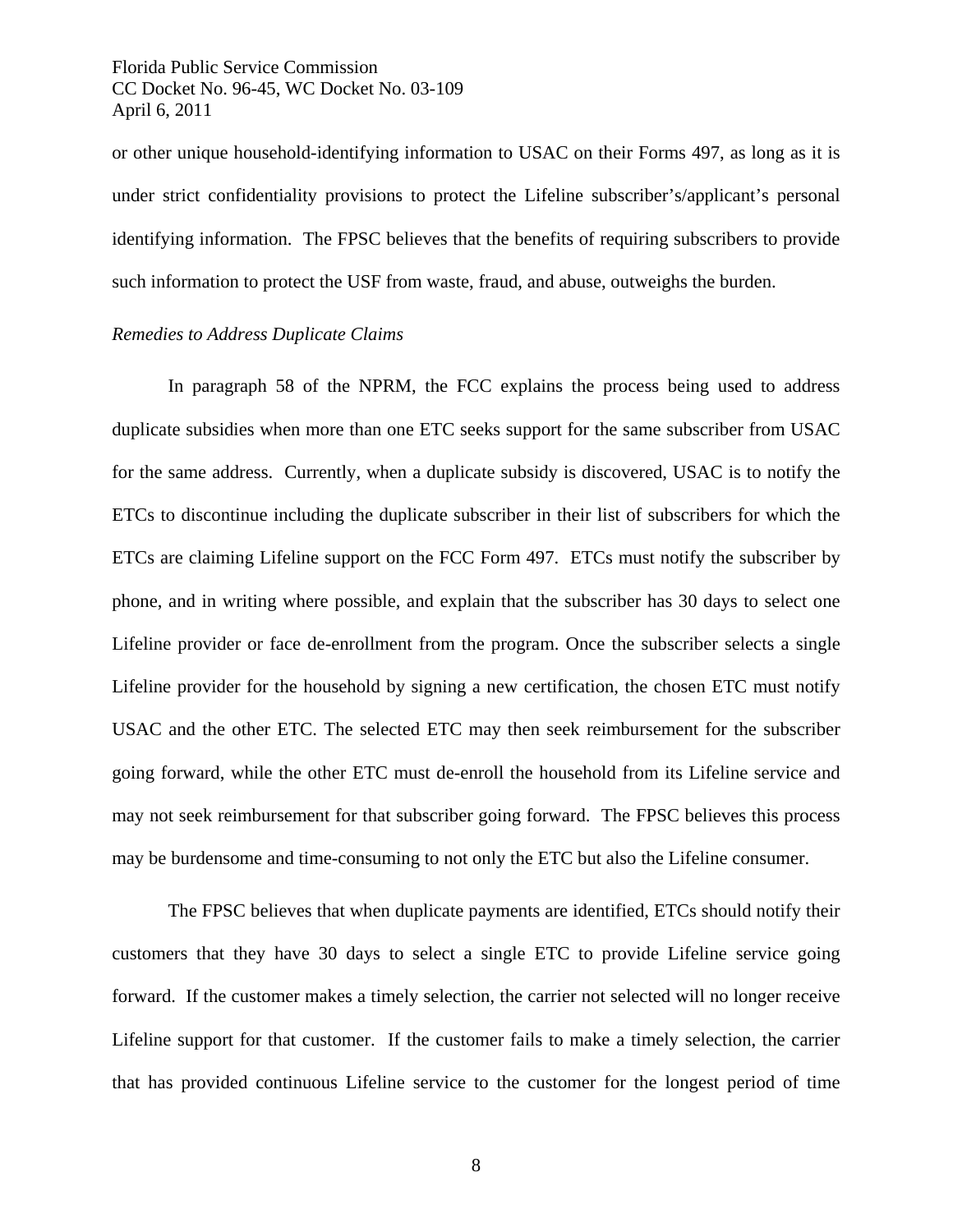would continue to receive Lifeline support and the other carrier would no longer receive support for that customer.

In paragraph 62 of the NPRM, the FCC proposes that "...USAC would be required to seek recovery for funds from all ETCs with duplicates for the applicable period—*i.e.*, if one or more individuals residing at the same address have been obtaining Lifeline support from two or more providers simultaneously, USAC would be required to seek recovery from all implicated providers for all support received during the period of duplicative service..." The FPSC believes that this approach would punish the ETCs for something that is not within their control at this time. In this scenario, an ETC would have no way to cross-check another provider's database to determine if the Lifeline applicant is already receiving Lifeline benefits from another provider. Punishing both ETCs for something they could not control may have a detrimental effect on the Lifeline program as ETCs may not want to sign up new Lifeline applicants. The FPSC believes the FCC should restrict recovery only upon a showing of negligence by the ETC. If duplicate support is recovered from an ETC, it should be up to the ETC whether to seek recovery from the customer.

## *Addresses*

The FPSC believes that the FCC should codify as a rule the current practice of requiring unique residential addresses, in order to assist both ETCs and USAC in determining whether an applicant is already receiving Lifeline or Link-Up service. However, the FCC needs to evaluate situations for applicants who may be residing in facilities where residents don't have unique addresses such as homeless shelters, halfway houses, or domestic violence shelters. In these situations, often there is no specific apartment number, room number, or bed number. Homeless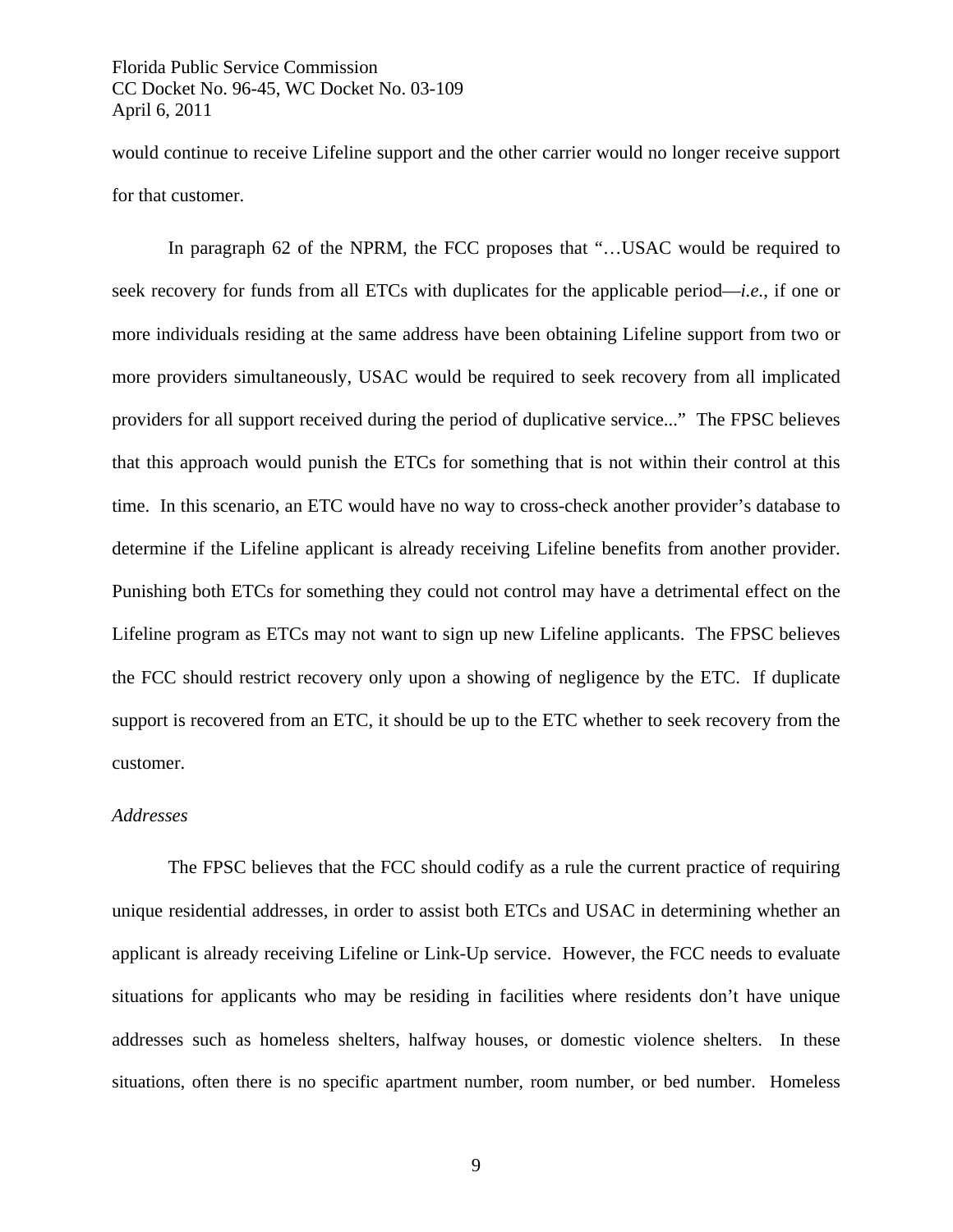persons may also be living on the street or in their car and use a General Delivery address at the post office. These persons would have to be evaluated based upon unique personal information as proposed by the FCC - name, birth date, and social security. The only way to prevent one person from receiving two wireless Lifeline credits from two different providers would be to have a state or national database that could cross-reference Lifeline customers of different companies.

## PRO RATA REPORTING REQUIREMENTS

1

In prior comments before the FCC, $3$  the FPSC has recommended that the FCC should clarify that Line 9 of Form 497 must be used by carriers to adjust their support claim if they lose or gain subscribers during the month. Line 9 of Form 497 states, "Check box to the right if partials or pro rata amounts are used." Having ETCs provide partial discounts on customer monthly bills for customers gained or lost during the month, and subsequently claiming a full month's support from USAC is unacceptable and contrary to 47 C.F.R. §54.407(a), which states that ETCs can receive support based on the number of qualifying low-income consumers **it serves**. (emphasis added) The FPSC continues to believe that this process is necessary to protect the USF from waste, fraud, and abuse.

#### ELIMINATING REIMBURSEMENT FOR TOLL LIMITATION SERVICE

The FCC is proposing amending its rules to eliminate Lifeline support for the costs of providing TLS to Lifeline customers. Florida statutes require ETCs to offer Lifeline customers toll limitation service.<sup>4</sup> FPSC rules state that eligible telecommunications carriers may not

<sup>&</sup>lt;sup>3</sup> Reply Comments of the FPSC in WC Docket No. 05-195. Filed December 15, 2008, at pp.4-5.

 $4$  Section 364.10(20(b), Florida Statutes, provides that an eligible telecommunications carrier shall offer a consumer who applies for or receives Lifeline service the option of blocking all toll calls or, if technically capable, placing a limit on the number of toll calls a consumer can make. The eligible telecommunications carrier may not charge the consumer an administrative charge or other additional fee for blocking the service.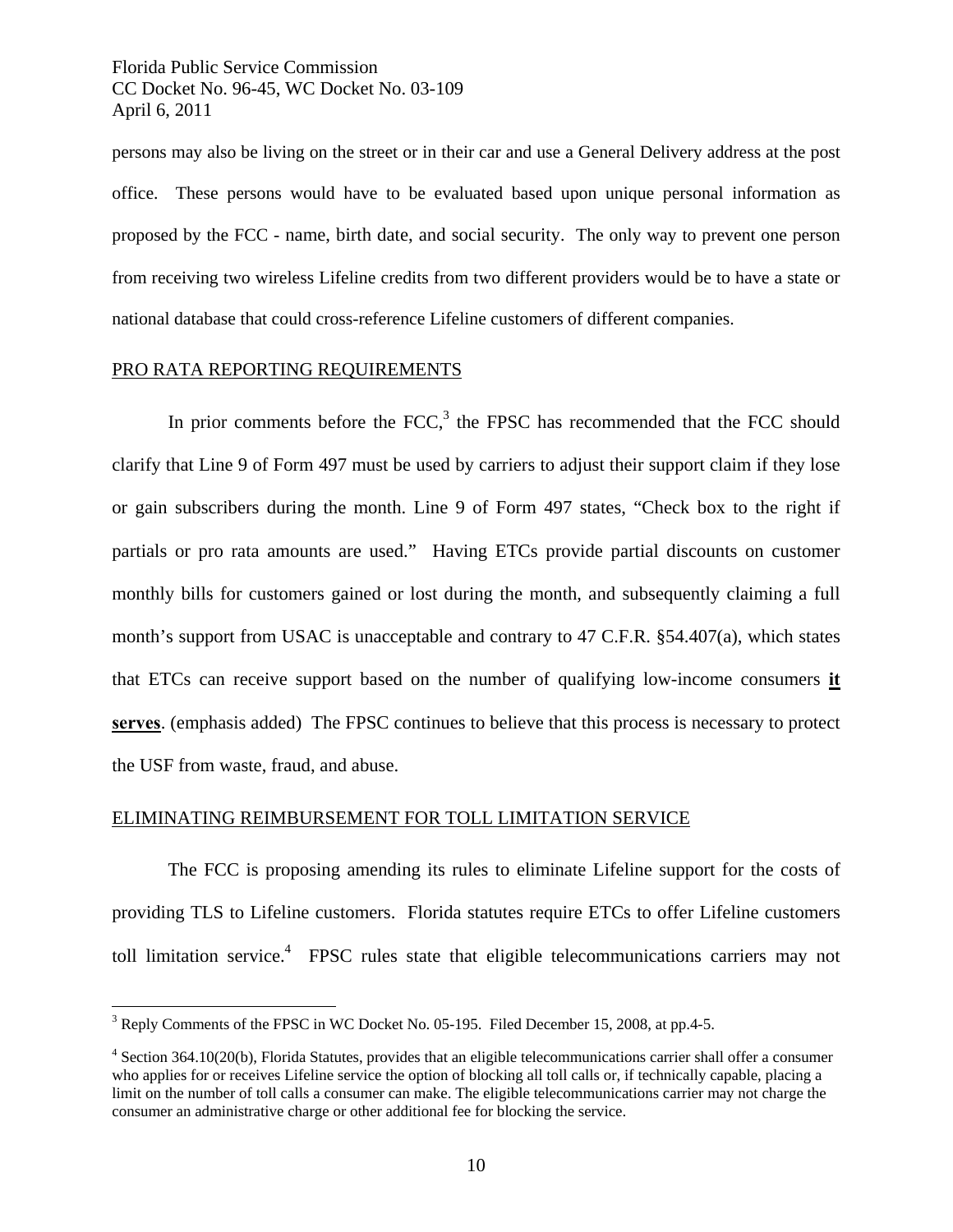charge a service deposit in order to initiate Lifeline service if the subscriber voluntarily elects toll blocking or toll control. If the subscriber elects not to place toll blocking or toll control on the line, an eligible telecommunications carrier may charge a service deposit.<sup>5</sup> The FPSC has concerns that if TLS is eliminated, ETCs will charge Lifeline applicants excessive deposits. The FPSC is aware of some ETCs in Florida that presently charge a deposit of \$500 if a Lifeline customer declines TLS service. This amount of deposit is excessive and unaffordable for a typical Lifeline customer. The FPSC recommends that if TLS is eliminated, the FCC should consider how much deposit a Lifeline customer would be required to provide, and determine what amount of deposit would be considered excessive.

## CUSTOMARY CHARGES FOR LINK-UP

 Link-Up is defined as a reduction in the carrier's customary charge for commencing telecommunications service for a single telecommunications connection at a consumer's principle place of residence. The FPSC believes that ETCs should not impose a customary charge only on low-income customers in order to inflate the amount of reimbursement received from the USF. The FPSC agrees with the FCC proposal to amend its rules to define "customary charge for commencing telecommunications service" as the ordinary initiation charge that an ETC routinely imposes on all customers within a state. The FCC should require all ETCs seeking Link-Up reimbursement to submit cost support to USAC for the revenues they forgo in reducing their customary charges. Costs associated with marketing and customer acquisition should not be considered part of Link-Up.

Activation charges that are waived, reduced, or eliminated when activation is

 $\overline{a}$ 

<sup>&</sup>lt;sup>5</sup> Rule 25-4.0665(18), Florida Administrative Code.

<sup>6</sup> 47 C.F.R. §54.411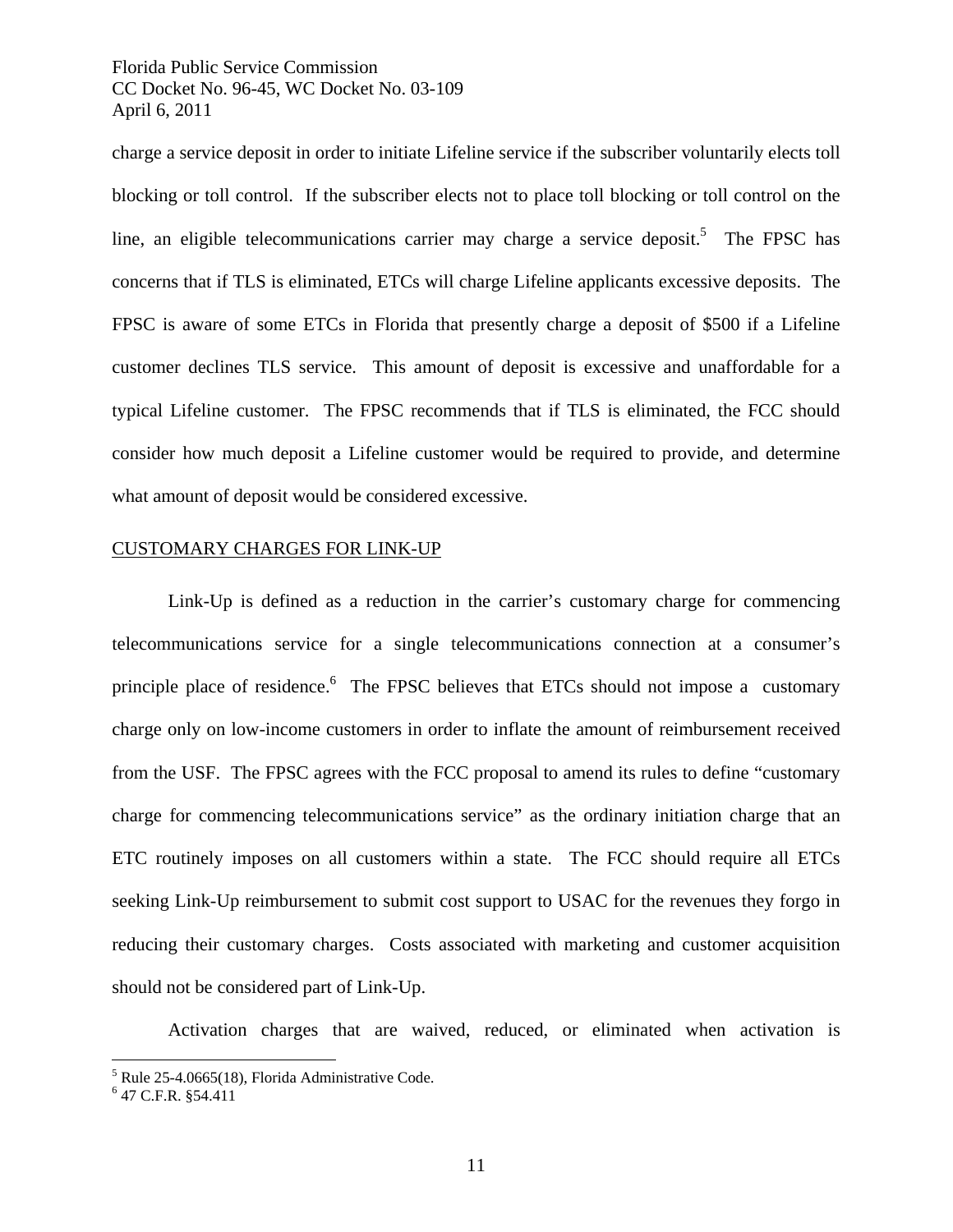accompanied by purchase of additional products, services, or minutes should not be considered customary charges eligible for universal service support. However, an exception should be made for situations where a state commission has ordered ETCs to waive the remainder of the connection charge not reimbursed by the USF.

The FPSC believes that the FCC rules should be clarified to prohibit ETCs from seeking more than one Link-Up subsidy for the same customer at the same location. The FCC should also adopt a rule that prohibits resellers from imposing a connection charge on consumers when the underlying wholesale provider has not assessed a similar connection charge on the reseller.

## CUSTOMER USAGE OF LIFELINE-SUPPORTED SERVICE

The FPSC believes that the FCC should amend its rules to prevent competitive ETCs which do not submit monthly bills to their Lifeline customers from obtaining Lifeline support for inactive consumers. Some wireless competitive ETCs provide a free phone and free monthly minutes which are automatically issued to the phone each month. Their customers could stop using their wireless phone after 30 or 60 days without notifying the provider, and the competitive ETC could continue to automatically issue that customer additional minutes each month and count that person as a customer for USF reimbursement purposes for months or even years if only random sampling is used for annual verification.

The FCC should prohibit competitive ETCs from seeking reimbursement from the USF for any Lifeline customer who has failed to use his or her service for sixty consecutive days, and failed to respond to the ETC's notices. The FPSC recommends that competitive ETCs who do not bill their customers monthly should be required to contact any Lifeline customer with no phone activity after a sixty-day period to determine whether the consumer is still an active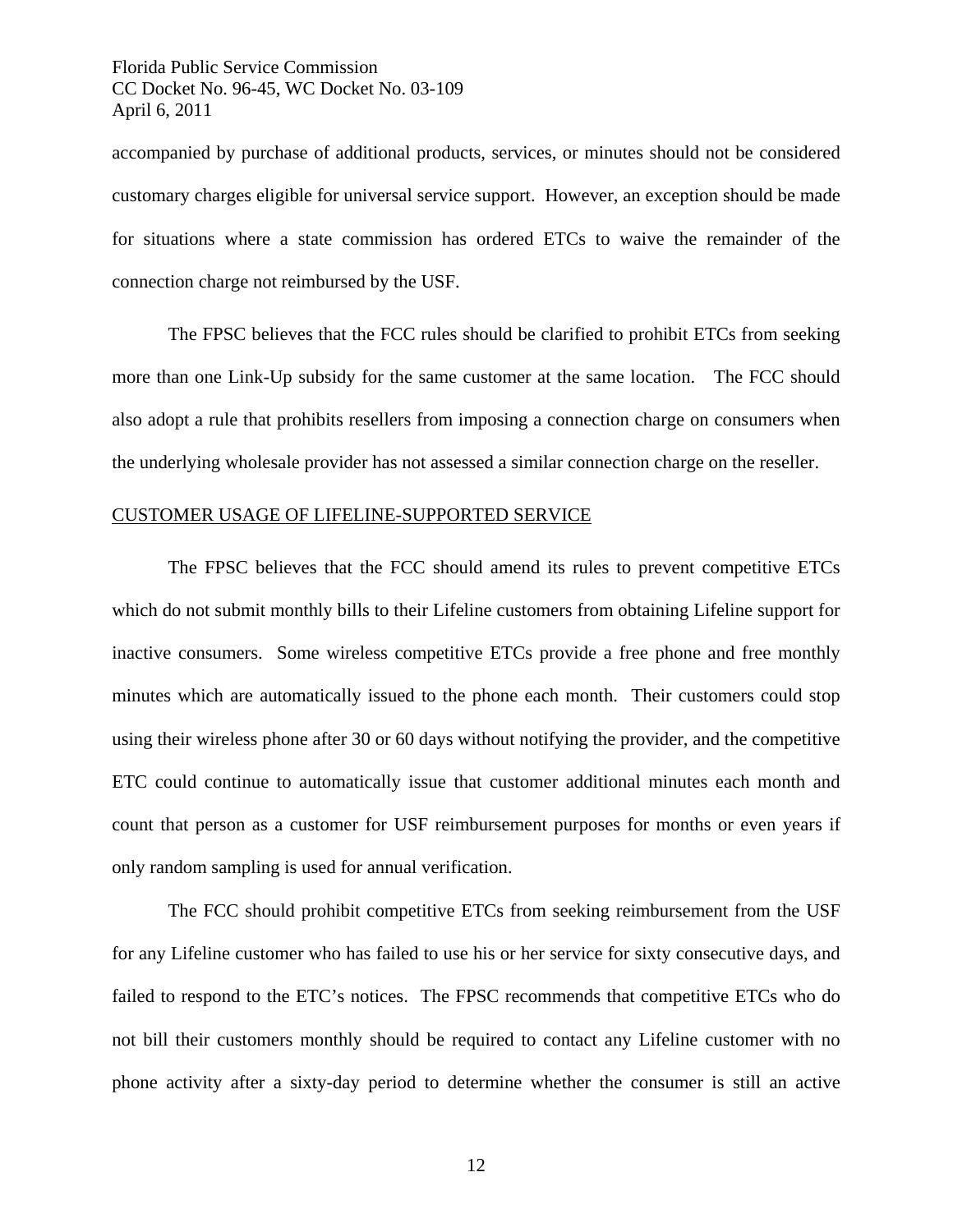Lifeline customer. The provider could contact the Lifeline customer by letter, fax, e-mail, or text message. If no response is received, the phone should be deactivated and the company should cease including that customer when requesting reimbursement from the Universal Service Administrative Company. This process is currently being followed in Florida and has saved the federal USF millions of dollars. As an example, during a six-month period in 2009 for one Florida provider, these procedures saved the universal service fund \$8,582,760 which equates to an annual savings of over \$17 million.

This process would not be necessary for ETCs that bill their customers on a monthly basis since the ETC would receive payment each month indicating the customer's desire to maintain the telephone service. Deactivation of the service would not hinder the ability of the Lifeline customer to use 911 service in an emergency since ETCs are still required to transmit a Lifeline customer's wireless 911 calls, even if the ETC is no longer providing service to that customer.

## *Minimum Consumer Charges*

The Joint Board recommended that, to guard against waste, fraud, and abuse in the Lifeline program, the FCC should consider whether a minimum monthly rate should be paid by all Lifeline subscribers. The FPSC believes that charging a minimum monthly charge such as one dollar would not be cost-effective. Sending a bill to collect such a small amount would be burdensome not only on the ETC but also the Lifeline subscriber. On the other hand, charging a one-time upfront fee of \$10 or \$15 may be creating unnecessary obstacles for low-income households to obtaining vital communication services, and may create an unreasonable barrier to enrollment for households that need support but can't afford to pay the fee.

The FPSC believes that other appropriate safeguards recommended in this NPRM will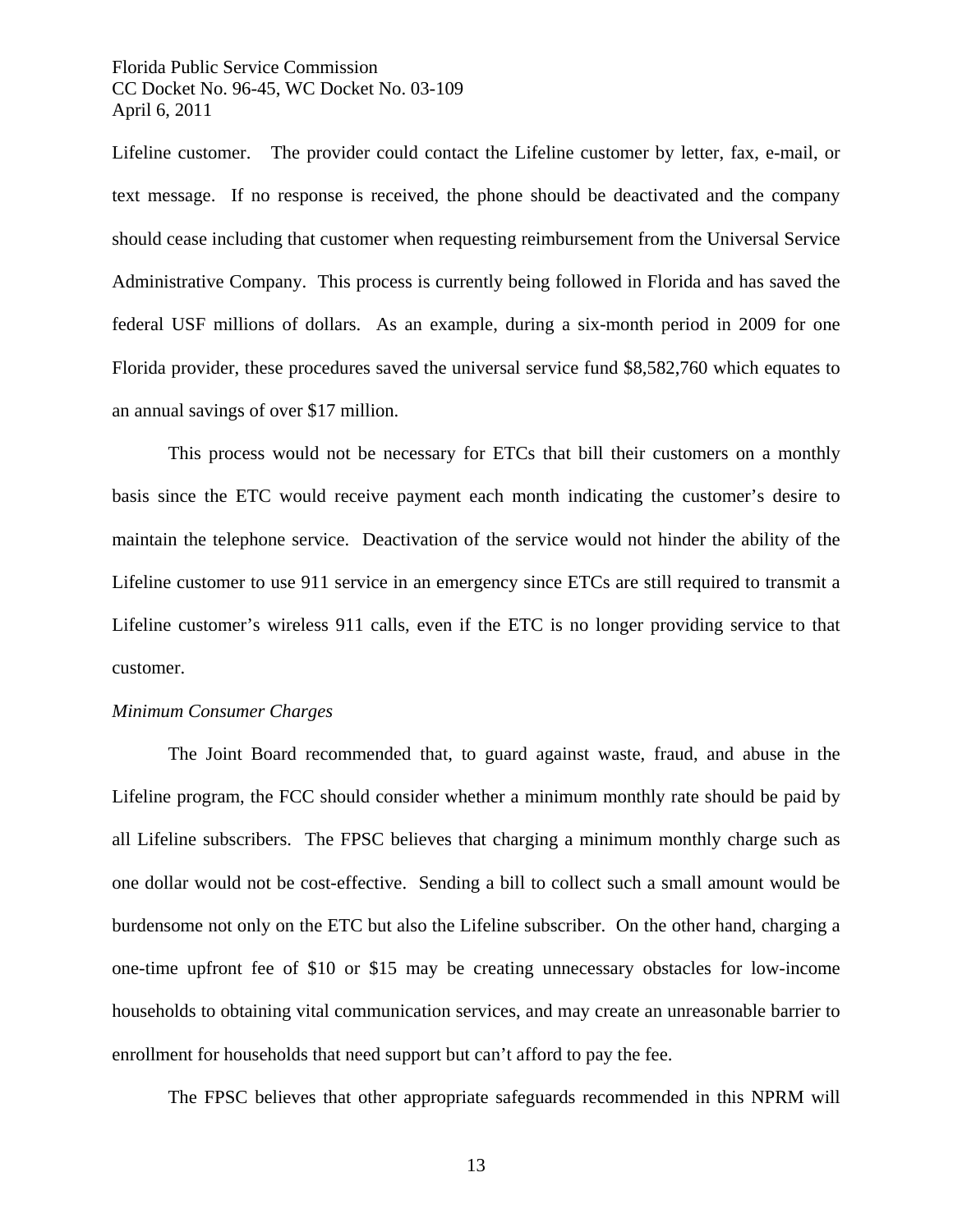protect the USF from waste, fraud, and abuse better than attempting to collect a minimum fee from a Lifeline customer. Competition in the marketplace may also help develop better safeguards and controls in the Lifeline program.

## DE-ENROLLMENT PROCEDURES

If the FCC proposes rules requiring ETCs to de-enroll their Lifeline customers or households from the program under specified circumstances, it should take into consideration existing state laws regarding termination of Lifeline customers. In Florida, an eligible telecommunications carrier must notify a Lifeline subscriber of impending termination of Lifeline service if the company has a reasonable basis for believing that the subscriber no longer qualifies. The notification of pending termination must be in the form of a letter that is separate from the subscriber's bill.<sup>7</sup> Florida law also provides that an eligible telecommunications carrier shall allow a subscriber 60 days following the date of the pending termination letter to demonstrate continued eligibility. The subscriber must present proof of continued eligibility. An eligible telecommunications carrier may transfer a subscriber off of Lifeline service, pursuant to its tariff, if the subscriber fails to demonstrate continued eligibility.<sup>8</sup> Based on existing Florida law, the FPSC believes that the de-enrollment timeframe should be 60 days.

## AUDITS

 $\overline{a}$ 

 The FPSC supports the FCC's proposal that all new ETCs be audited after the first year of providing Lifeline-supported service. This would allow new ETCs to be aware of any violations of the low-income requirements and prevent them from occurring on an on-going

<sup>&</sup>lt;sup>7</sup> Section 364.10(1)(e)1, Florida Statutes.

 $8$  Section 364.10(1)(e)2, Florida Statutes.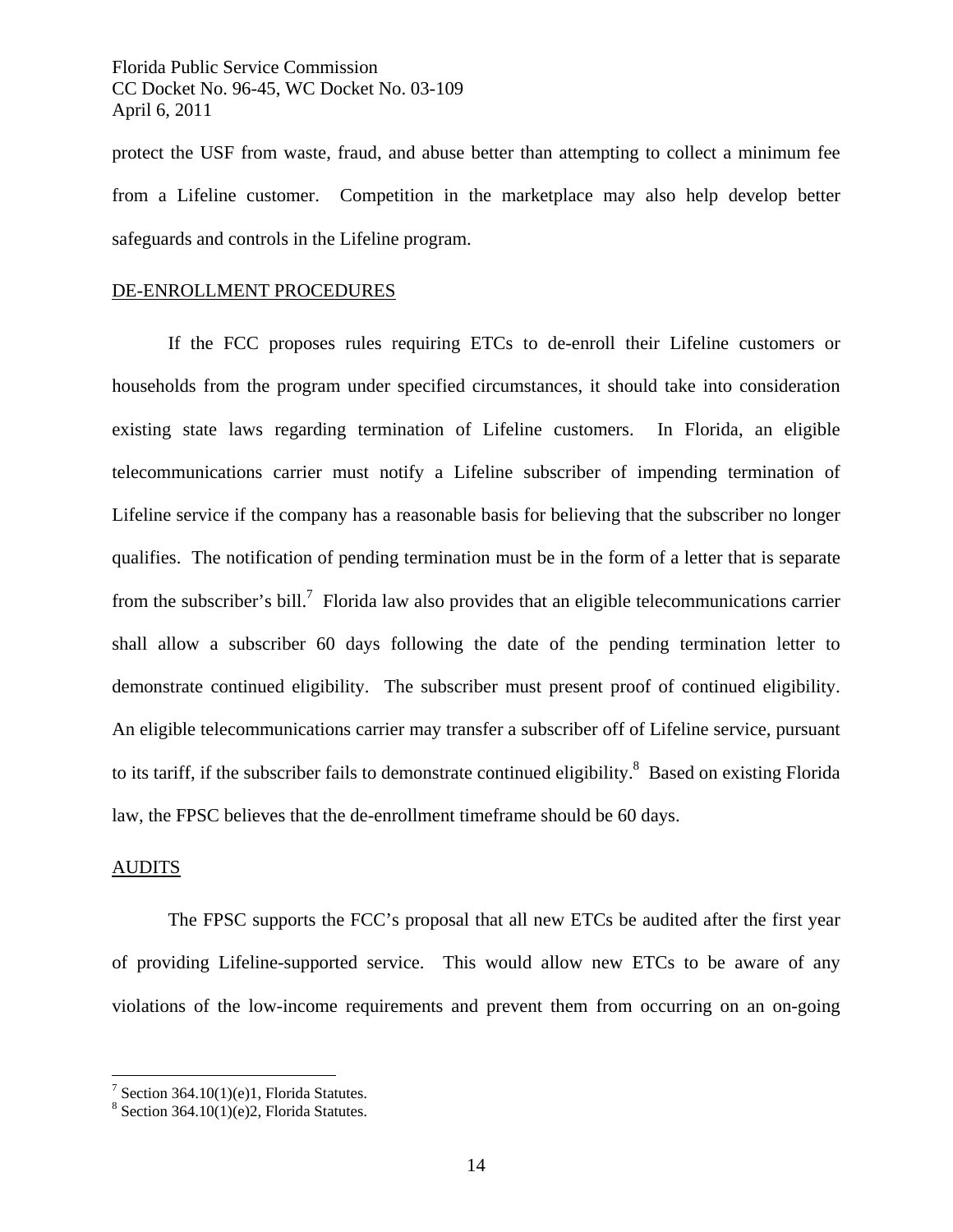basis. Random audits should be continued for all ETCs to ensure ongoing compliance with lowincome rules.

In Section 101 of the NPRM, the FCC states that FCC rules already direct USAC to "suspend or delay discounts, offsets and support amounts provided to a carrier if the carrier fails to provide adequate verification of discounts, offsets and support amounts provided upon reasonable request." The FCC should create a process whereby states are allowed to request that ETC disbursements be suspended for ETCs that are being investigated for possible waste, fraud, or abuse of the USF. In prior comments before the FCC, the FPSC recommended that the FCC confirm that states may request USAC to suspend support disbursements for failure of an ETC to comply with state and/or federal requirements of universal service.<sup>9</sup>

## **CLARIFYING CUSTOMER ELIGIBILITY RULES**

## One-Per-Residence

 $\overline{a}$ 

The FPSC supports the FCC proposal to adopt a one-per-residential address requirement for Lifeline service. We believe this will clarify the "single telephone line in their principle residence" language in previous FCC orders.<sup>10</sup> However, as stated in prior joint comments before the FCC, the FPSC believes the definition should be expanded to include group living facilities such as homeless shelters. $^{11}$ 

The FPSC also supports the FCC proposal to require that all ETCs obtain a certification when initially enrolling a subscriber and again during the annual verification process that the

 $9^9$  Reply comments of the FPSC in WC Docket No. 05-195. Filed December 15, 2008, at p. 2.

<sup>&</sup>lt;sup>10</sup> FCC 97-157,  $\parallel$  341, FCC 04-87,  $\parallel$  4, FCC 07-148,  $\parallel$  3.<br><sup>11</sup> Comments of the FPSC and Florida Office of Public Counsel in WC Docket No. 03-109. Filed November 13, 2009, at p. 2.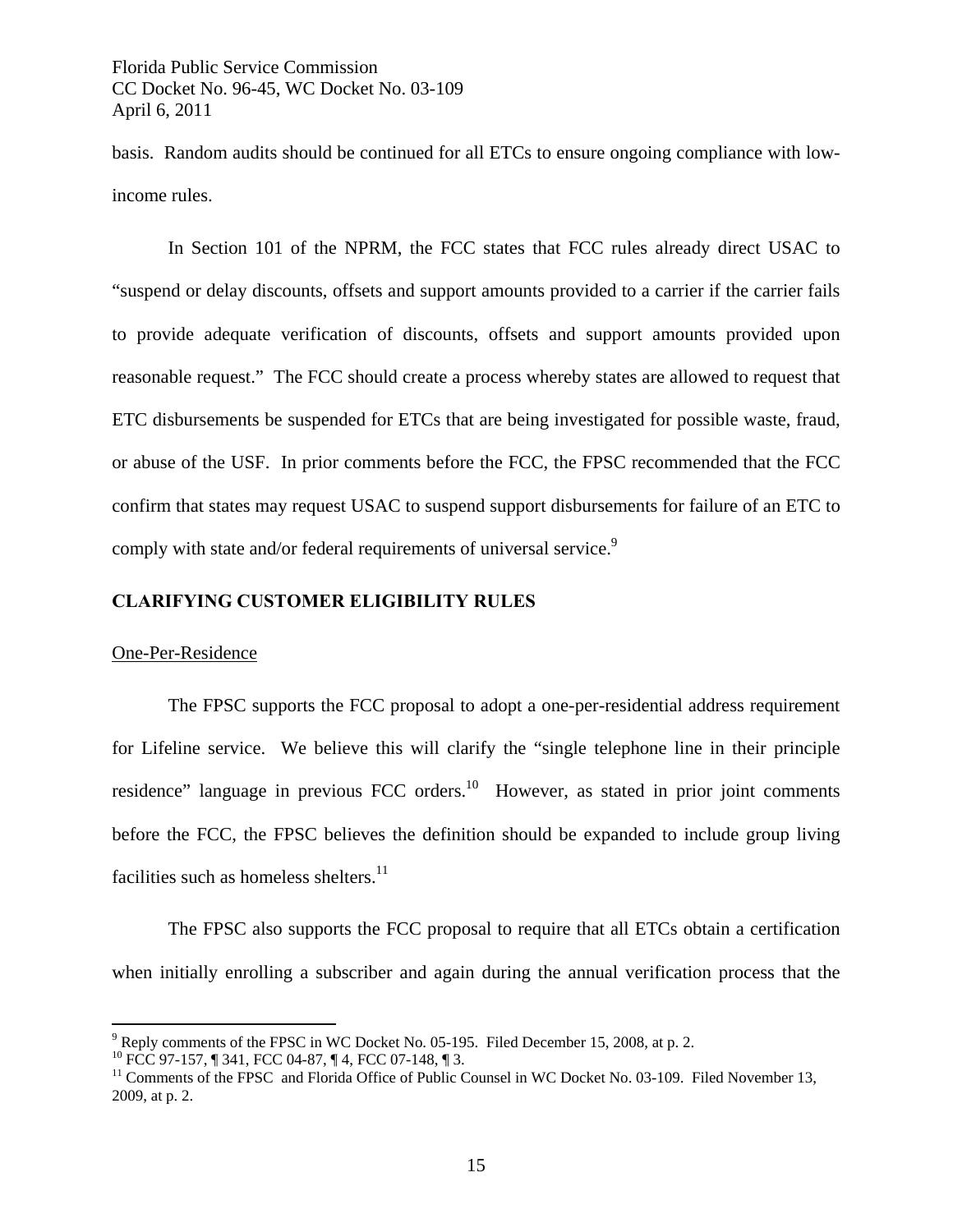subscriber is receiving Lifeline support for only one line per residence. The certification form should contain language stating that violation of this requirement would constitute a violation of the Commission's rules and may constitute the federal crime of fraud, which will be prosecuted to the fullest extent. The form should also indicate that the Lifeline customer may be deenrolled, suspended, or banned from participation in Lifeline for violation of this requirement.

Several commenters in the Joint Board proceeding suggested that the Lifeline/Link-Up program should provide support for one wireless service per eligible adult, rather than one service per residential address. The FPSC believes that this would significantly increase the size of the USF, and should not be done. The original intent of Lifeline service remains the same - to allow low-income consumers to obtain and maintain basic telecommunications service. 47 U.S.C. § 254(b)(5) provides that there should be specific, predictable, and sufficient Federal and State mechanisms to preserve and advance universal service. Providing wireless Lifeline service per eligible adult is going well beyond "sufficient."

## Defining Residence

The FPSC supports the FCC's proposal to limit low-income USF support to a single subscription per U.S. Postal address. This proposal would fulfill the goal of providing access to basic telephone service and prevent waste, fraud, and abuse in the USF. Requiring Lifeline applicants to initially certify when applying for service, and verify annually thereafter that they are receiving support for only one line per residential address, and that address is their principal residence, should help prevent providing more than one person with low-income support at the same residence. In situations where a Lifeline applicant does not have a unique U.S. Postal Service address, additional verifying information can be obtained such as the applicant's birth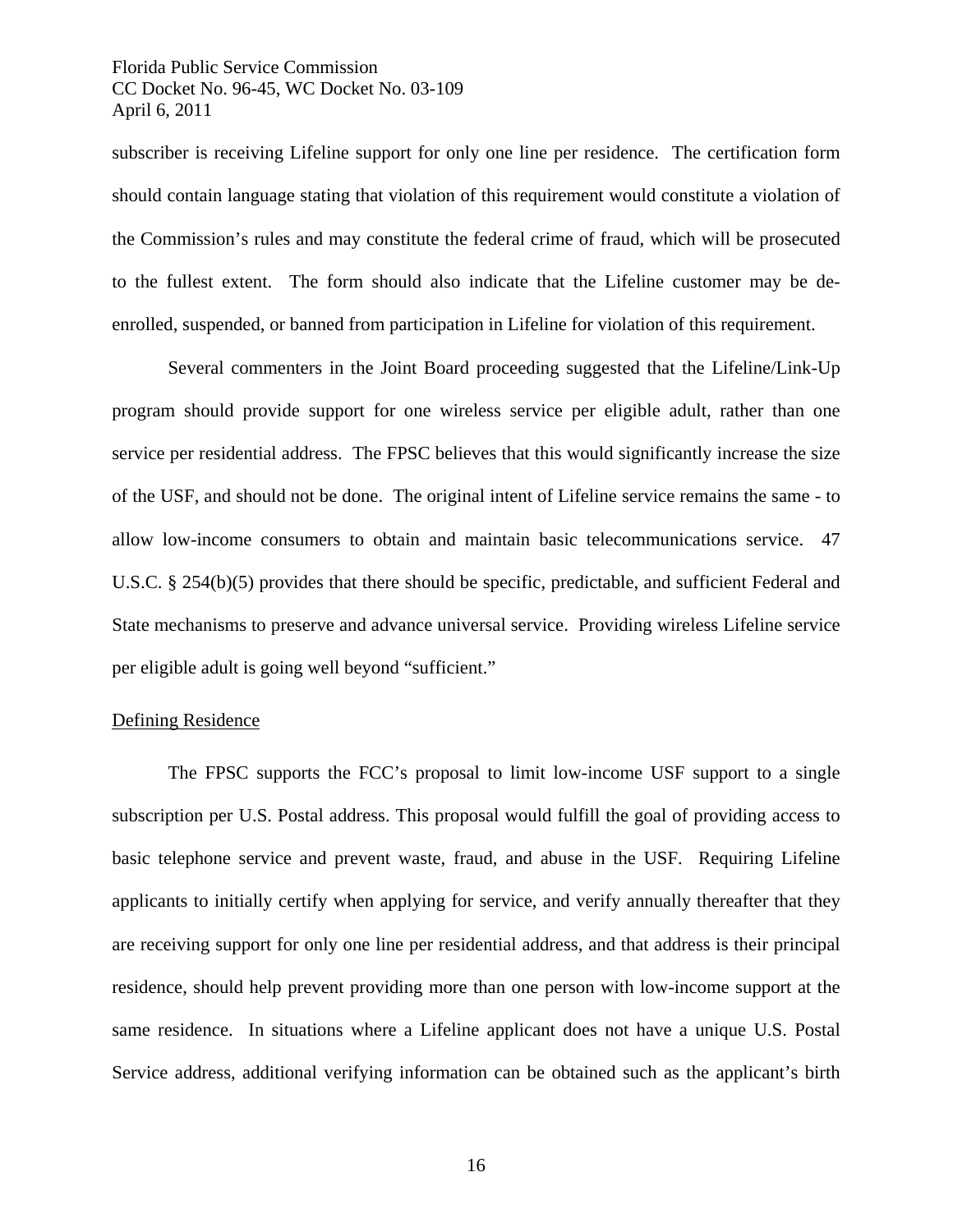date and last four digits of their social security number. The FCC permitted additional verifying information when allowing companies to provide Lifeline service to victims of Hurricane Katrina who were living in shelters and no longer had a residential address. (FCC 05-178, pp. 11-12) Additional verifying information should be required of all Lifeline applicants to prevent duplicate credits at the same address. The proposed definition of residence should not be expanded to include unrelated adult roommates or multiple families sharing a residence.

## Application of the One-Per-Residence Rule to Commercially Zoned Buildings

Residents of commercially-zoned buildings such as homeless shelters, halfway houses, domestic-violence shelters, or other group living facilities should be allowed to participate in the Lifeline program if they are eligible. Florida experienced one instance where a family who was evicted from their home was living in a commercial rental storage facility with their furnishings. For emergency circumstances, the family applied for wireless Lifeline service with an ETC and was subsequently turned down because the rental storage facility address they used on their application was a commercial address. The FPSC believes that the FCC should adopt special rules for residents of commercially-zoned buildings whereby Lifeline applicants would be required to provide additional verifying information such as a birth date and last four digits of their social security number. This would prevent a commercial entity from obtaining Lifeline service.

#### Ensuring Access for Residents of Group Living Quarters

In prior comments before the FCC, the FPSC expressed support for the FCC to create an exception to its proposed one-per-residence rule for eligible consumers in a group living facility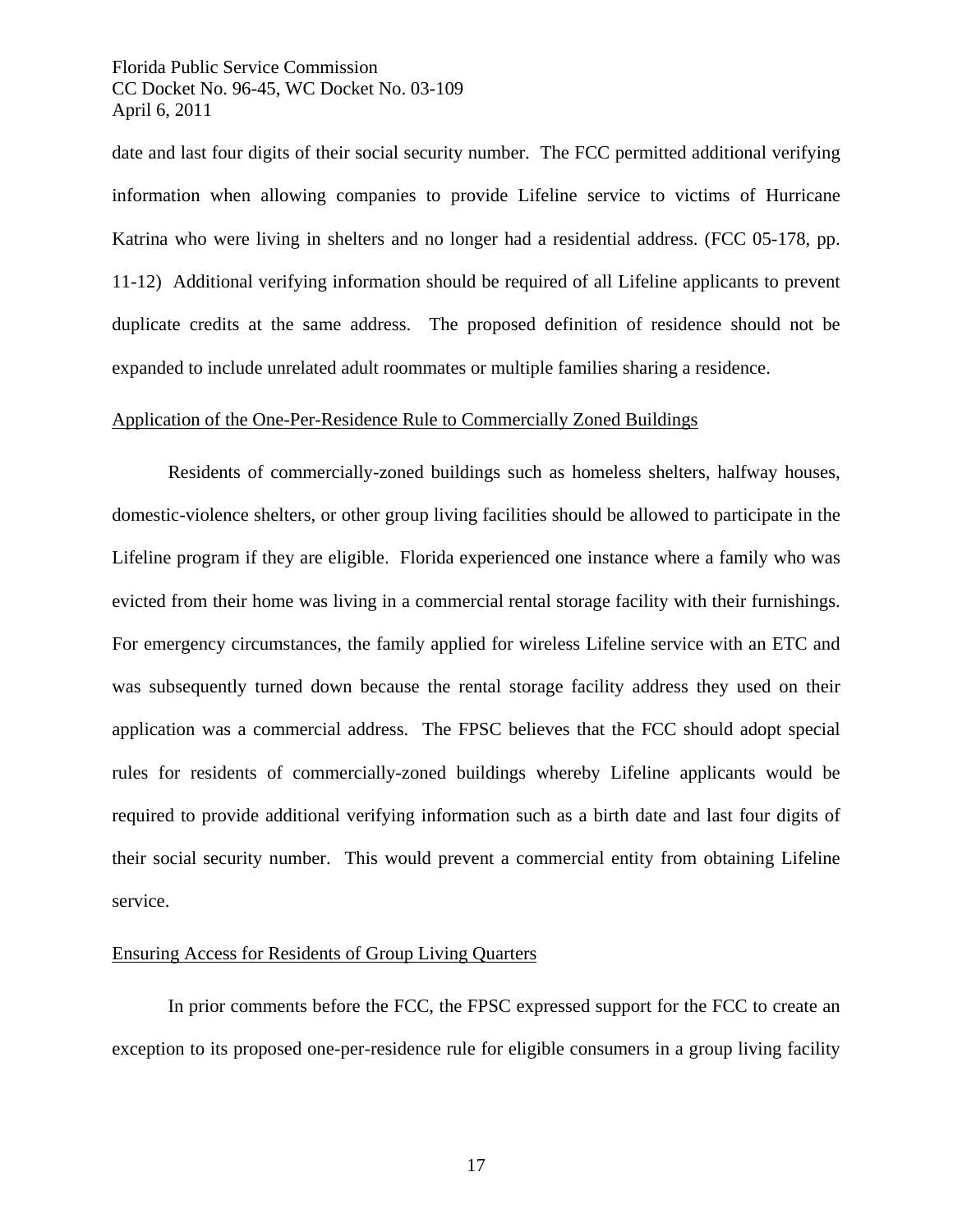to obtain Lifeline or Link-Up service.<sup>12</sup> Residents of group living quarters such as homeless persons in Florida need communication services in order to stay in touch with family, have access to emergency services, and have the ability to make living, housing, and work arrangements. In those comments, the FPSC expressed its belief that residents of homeless shelters should not have the burden of additional eligibility requirements placed on them. Lifeline-eligible applicants should have the same requirements whether they live in a groupliving facility or not.

The FPSC believes that requiring administrators of group living facilities to certify to ETCs and/or USAC the number of separate and unrelated individuals or families in the facility would create additional administrative and financial burdens on the USF. A group living facility should not be responsible for applying for Lifeline/Link-Up support on behalf of its residents, but they certainly can assist residents as many already do now.

The FPSC does not believe Lifeline funding should be made available to agencies or nonprofit organizations to provide communications services to residents of group living facilities. Section 254(e) of the Act limits the recipients of universal service support to ETCs which have regulatory oversight by the FCC or state commissions. If funding were made available to agencies or non-profit organizations to provide communications services to residents of group living facilities, there may be a lack of regulatory oversight of the USF functions they do, which may lead to waste, fraud, and abuse of the USF.

 $\overline{a}$ 

 $12$  Comments of the FPSC and Florida Office of Public Counsel in WC Docket No. 03-109. Filed November 13, 2009, at p. 2.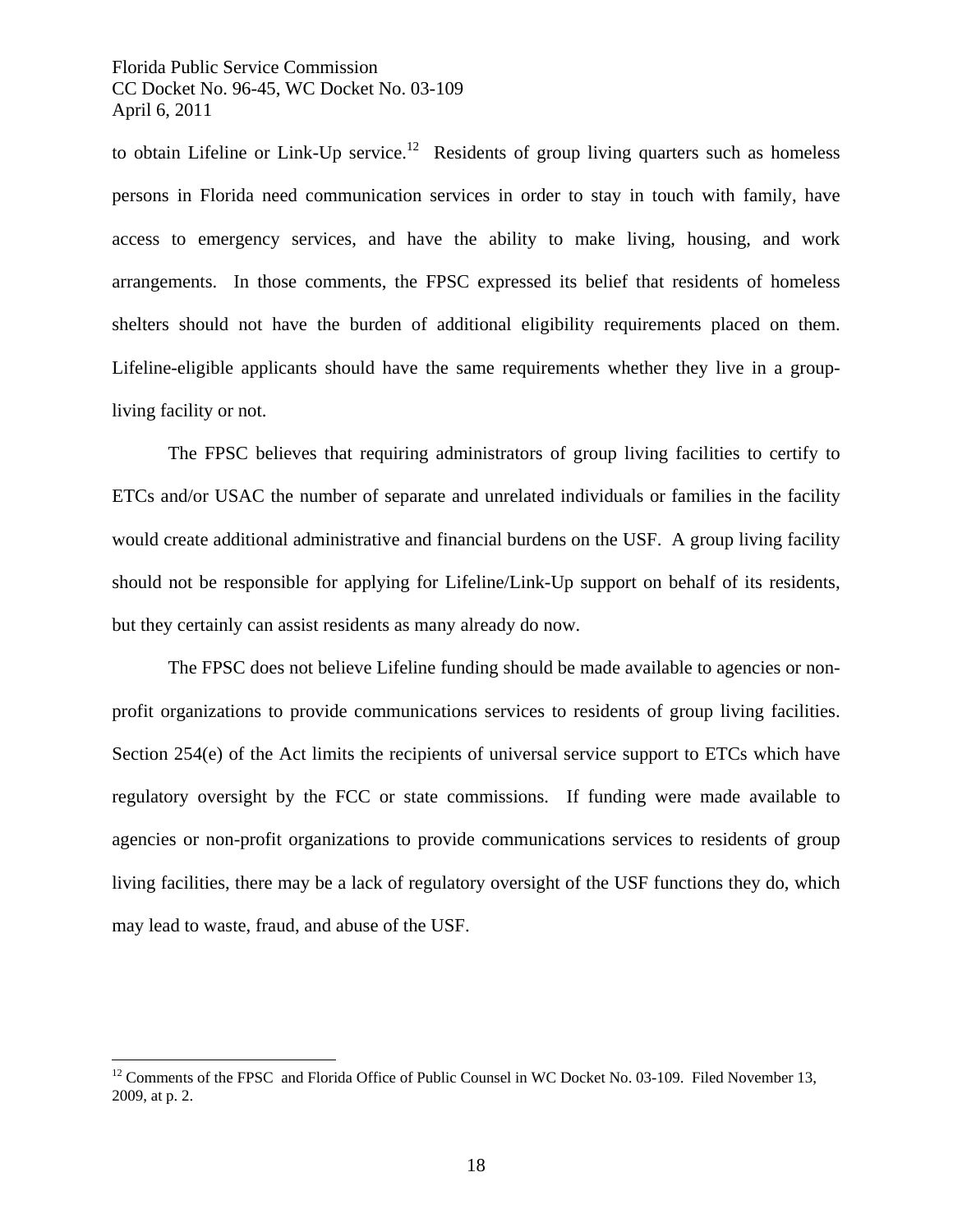## **CONSTRAINING THE SIZE OF THE LOW-INCOME FUND**

 The FPSC has stated repeatedly over the years that it opposes further growth in the size of the USF. The FPSC supports a proposed cap on the low-income program; we believe, however, that the FCC should look to reduce the size of the fund and possibly lower the cap in the future where efficiencies derived from universal service reform allow. The savings that are experienced from proposed reforms in this NPRM could allow a cap on the low-income fund to be reduced. Capping the size of the low-income program which is estimated to be \$1.5 billion in 2011 until the implementation of structural reforms proposed in this NPRM would be consistent with our position and help curb growth of the USF. A low-income program cap could be indexed to inflation, unemployment rates or the number of recipients of food stamps which is the primary program qualifier for Lifeline applicants in Florida. Many of the proposals contained in the FCC's NPRM such as elimination of duplicate payments, should remove much of the waste, fraud, and abuse which is currently taking place.

## **IMPROVING PROGRAM ADMINISTRATION**

The FPSC believes that the FCC should continue to provide discretion to the states to administer key aspects of the low-income program, such as eligibility, enrollment, and ongoing verification of eligibility. The FCC proposal to eliminate the option of self-certifying eligibility and to require all consumers to present documentation of program eligibility when enrolling may discourage eligible consumers from applying for Lifeline assistance. The FCC could require documentation of eligibility only for consumers who have not applied using a coordinated enrollment process as described in paragraph 199 of this NPRM.

Coordinated enrollment, such as Florida presently has, allows consumers to enroll in the Lifeline and Link-Up programs at the same time they enroll in a qualifying public assistance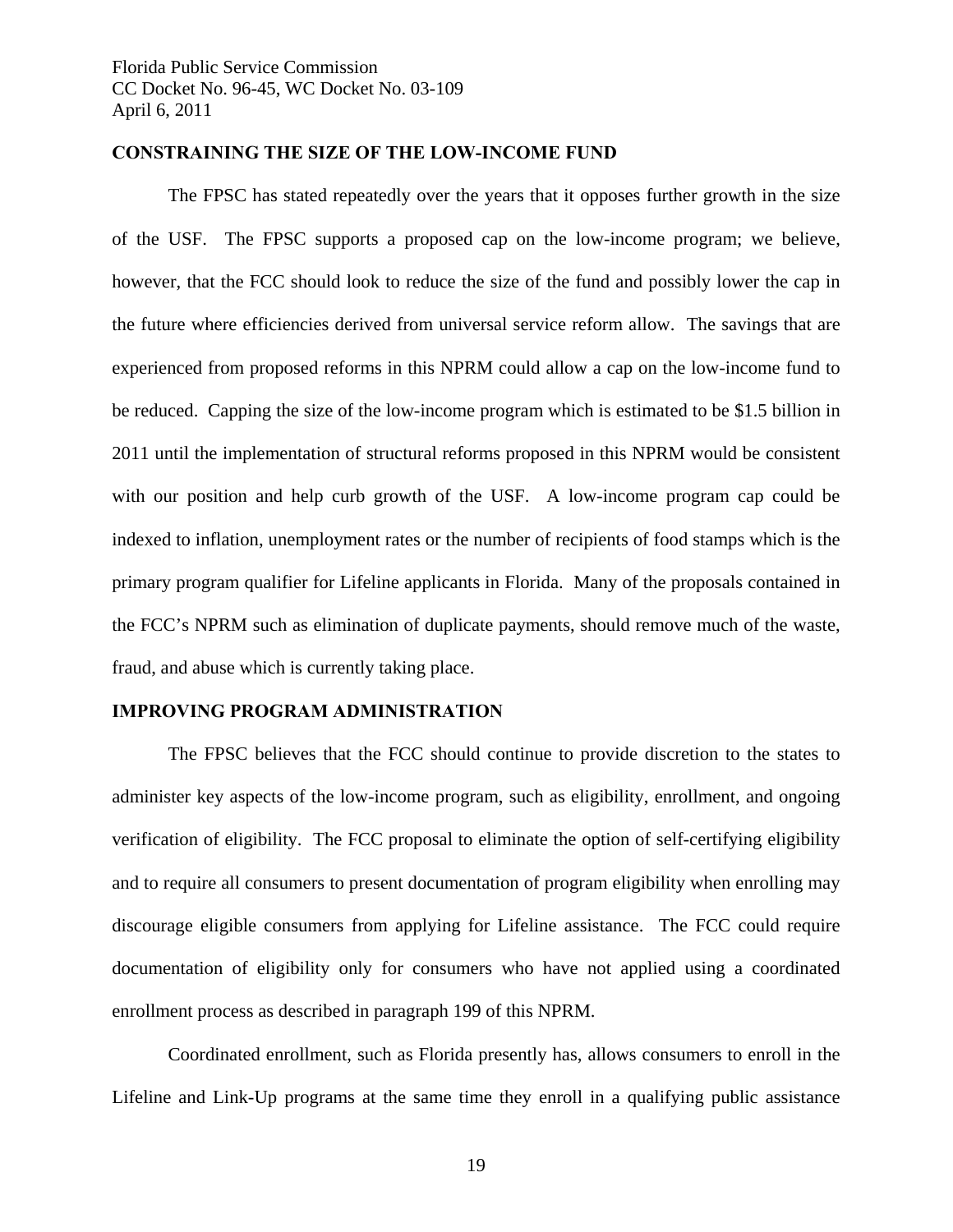program administered by the Florida Department of Children and Families (DCF). The drawback is that the DCF only administers three of the Florida Lifeline qualifying programs: Food Stamps, Medicaid, and Temporary Assistance to Needy Families. Applicants who use Supplemental Security Income, Section 8 Federal Public Housing, Low-Income Home Energy Assistance, National School Free Lunch, or Bureau of Indian Affairs Programs as qualifying programs could be required to present documentation of program eligibility when enrolling. States should be allowed to impose additional permissive eligibility criteria they deem appropriate, so long as these additional eligibility criteria are reasonably tied to income.

#### Eligibility Criteria for Lifeline and Link-Up

The FCC seeks comment on raising the program's income eligibility criteria of 135 percent or below of Federal Poverty Guidelines (FPGs) to 150 percent or below of the FPGs. Section 364.10(3)(a), Florida Statutes, provides that each local exchange telecommunications company that has more than 1 million access lines and that is designated as an eligible telecommunications carrier shall, and any commercial mobile radio service provider designated as an eligible telecommunications carrier may, upon filing a notice of election to do so with the commission, provide Lifeline service to any otherwise eligible customer or potential customer who meets an income eligibility test at 150 percent or less of the federal poverty income guidelines for Lifeline customers. In accordance with Rule 25-4.0665(3), Florida Administrative Code, eligible telecommunications carriers with less than one million access lines are not required to enroll Lifeline applicants through the income eligibility test of 150 percent or less of the federal poverty income guidelines, but may do so voluntarily.

#### Uniform methodology for conducting verification sampling

The FCC is proposing to establish a uniform methodology for conducting verification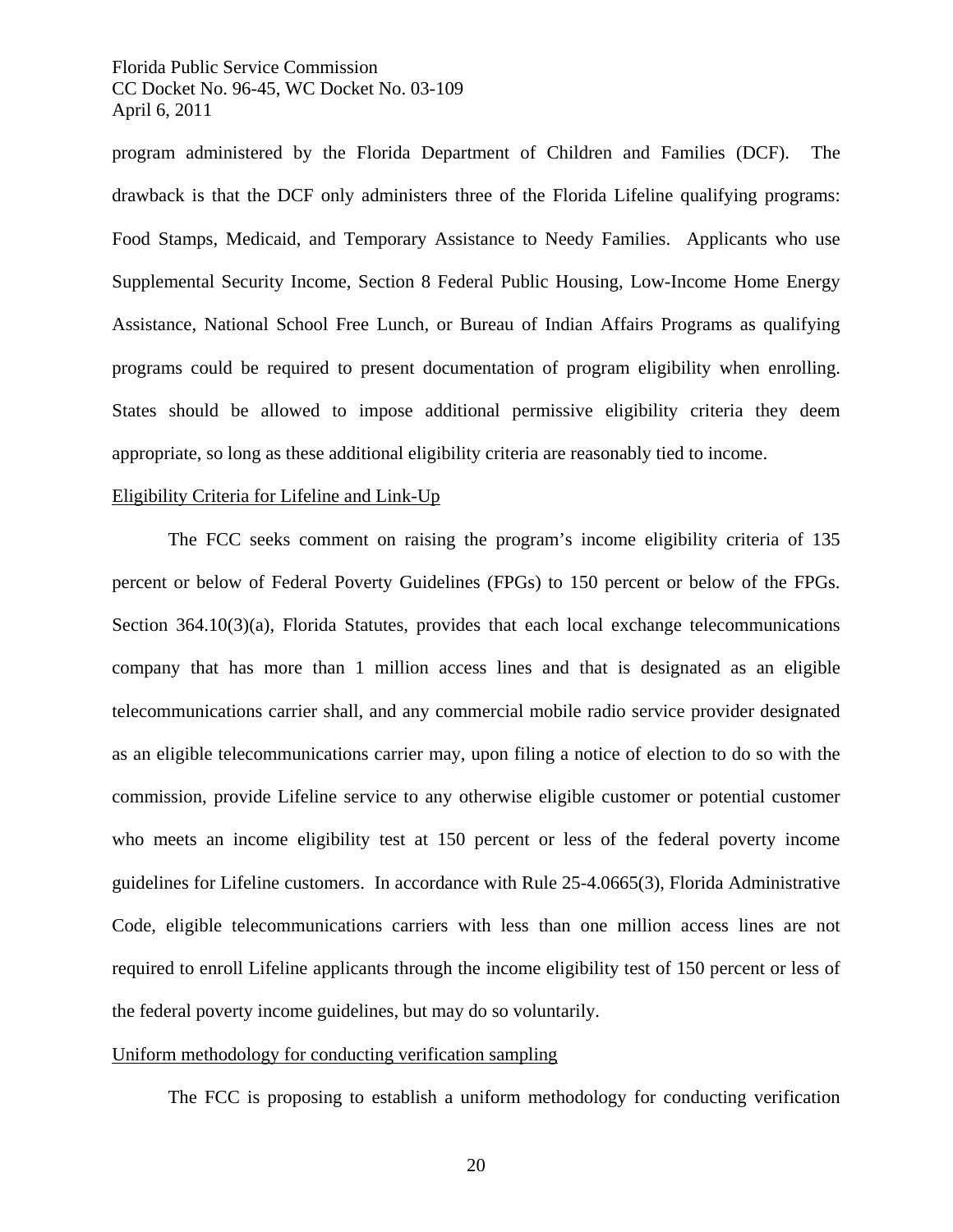sampling that would apply to all ETCs in all states and provide additional protections against waste, fraud, and abuse. Currently, an ETC with 400,000 Lifeline subscribers (half of whom were estimated to be ineligible) would only need to survey 244 customers. If an ETC has 400,000 Lifeline subscribers and half (or 200,000) were estimated to be ineligible, the ETC would only need to survey 1,082 Lifeline customers the following year for the sample to be statistically valid (and assuming the same ineligibility rate, would then de-enroll no more than half, or 541, of the sampled customers for ineligibility).

The FPSC believes this process results in fraud, waste, and abuse in the USF program. The FPSC supports a sample-and-census proposal, which would allow an ETC to sample its customers so long as the rate of ineligibility among responders to the survey is below a fixed threshold. If that ineligibility rate exceeds the threshold, however, the ETC should be required to take a census of all customers within a specified number of months. If an ETC whose ineligibility rate exceeds the threshold, it should be required to perform a census of all Lifeline customers each year until the ETC can establish that fewer than 5 percent of respondents are ineligible.

Lifeline customers who fail to respond to an ETC's attempts for verification, and Lifeline customers who are found to no longer qualify for Lifeline should be de-enrolled from the program. Section  $364.10(2)(e)2$ , Florida Statutes, provides that an ETC may transfer a subscriber off of Lifeline service if the subscriber fails to demonstrate continued eligibility.

## Certification and verification best practices

The FCC seeks data on whether states impose different verification responsibilities on different types of carriers. The FPSC requires Lifeline-only prepaid wireless carriers to provide additional verification requirements different from other ETCs. The additional requirements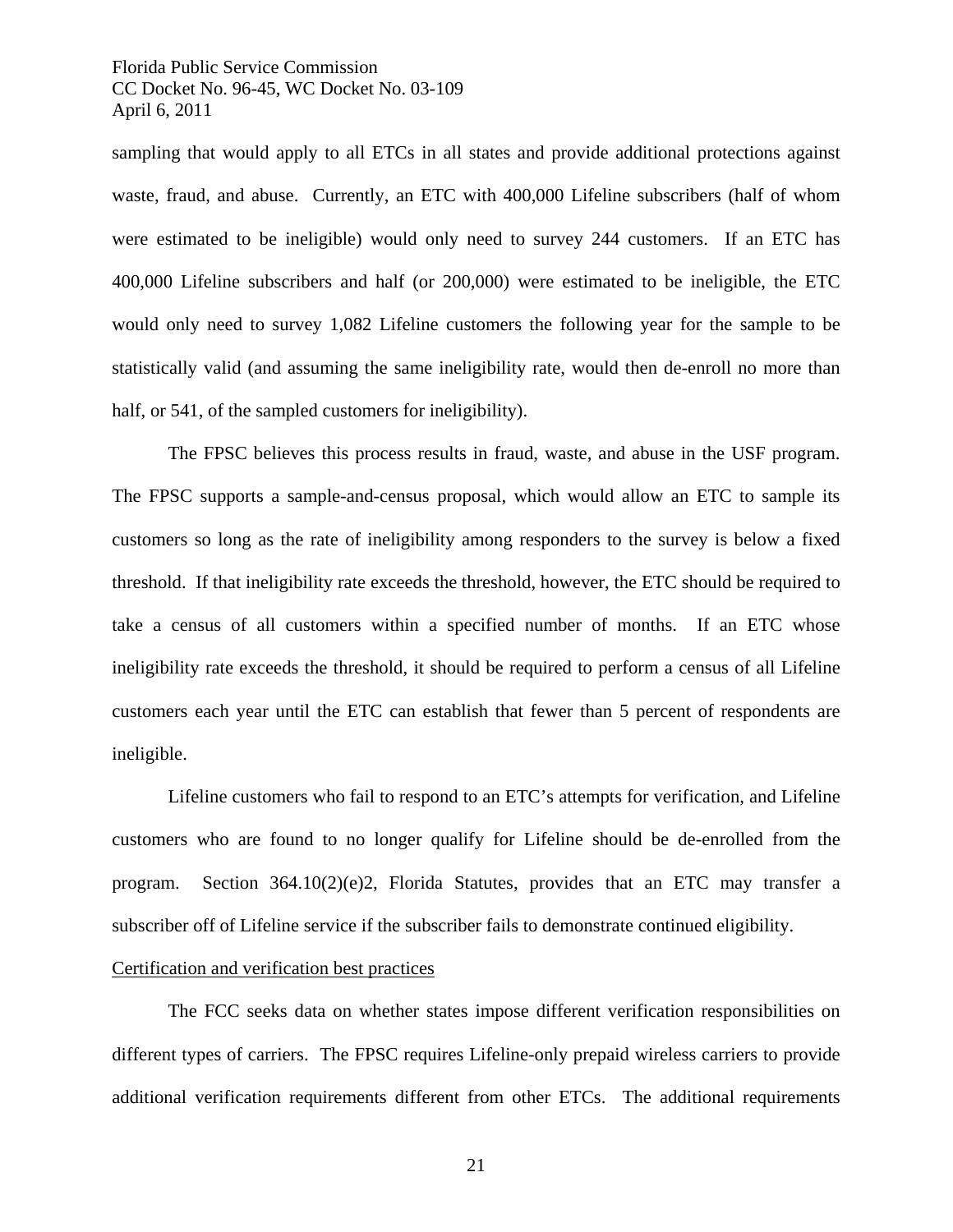## include:

- Annual certification verifying that the head of household is only receiving Lifeline discounts from the ETC;
- Tracking of Lifeline customer's primary residential address and certification to ensure that there is only one customer receiving Lifeline at each residential address; and
- Submission of a quarterly report showing the number of customers who have been deactivated for not having any activity on their phone in a 60-day period, not passing annual verification, and voluntarily being deactivated.

The 60-day verification for Lifeline-only prepaid wireless carriers was instituted by the

FPSC to avoid providing USF support to ETCs in cases where their Lifeline customers may have lost their phone, or chose not to use it after issuance and activation. The Lifeline-only prepaid wireless carriers would have no way to know if the customer does not want or desire to use the Lifeline service since there is no contact with the consumer once the prepaid phone is provided to that customer. Minutes are automatically issued to the customer on a monthly basis and no monthly bill is provided to the Lifeline customer. Under the Florida process, if there is no activity on the phone during a 60-day period, the company contacts the customer to verify he/she still is eligible and desires Lifeline service. If the customer fails to respond to the company, the customer is de-activated from Lifeline service and the ETC ceases to include that customer when requesting reimbursement from USAC.

In addition to the above certification and verification processes, the FPSC worked with the Florida DCF to institute an on-line verification process. ETCs can log-in to a computer portal, enter the name, birth date, and last four digits of a Lifeline customer's social security number, and receive a response as to whether that customer currently is participating in the Florida Food Stamp, Medicaid, or Temporary Assistance for Needy Family (TANF) program.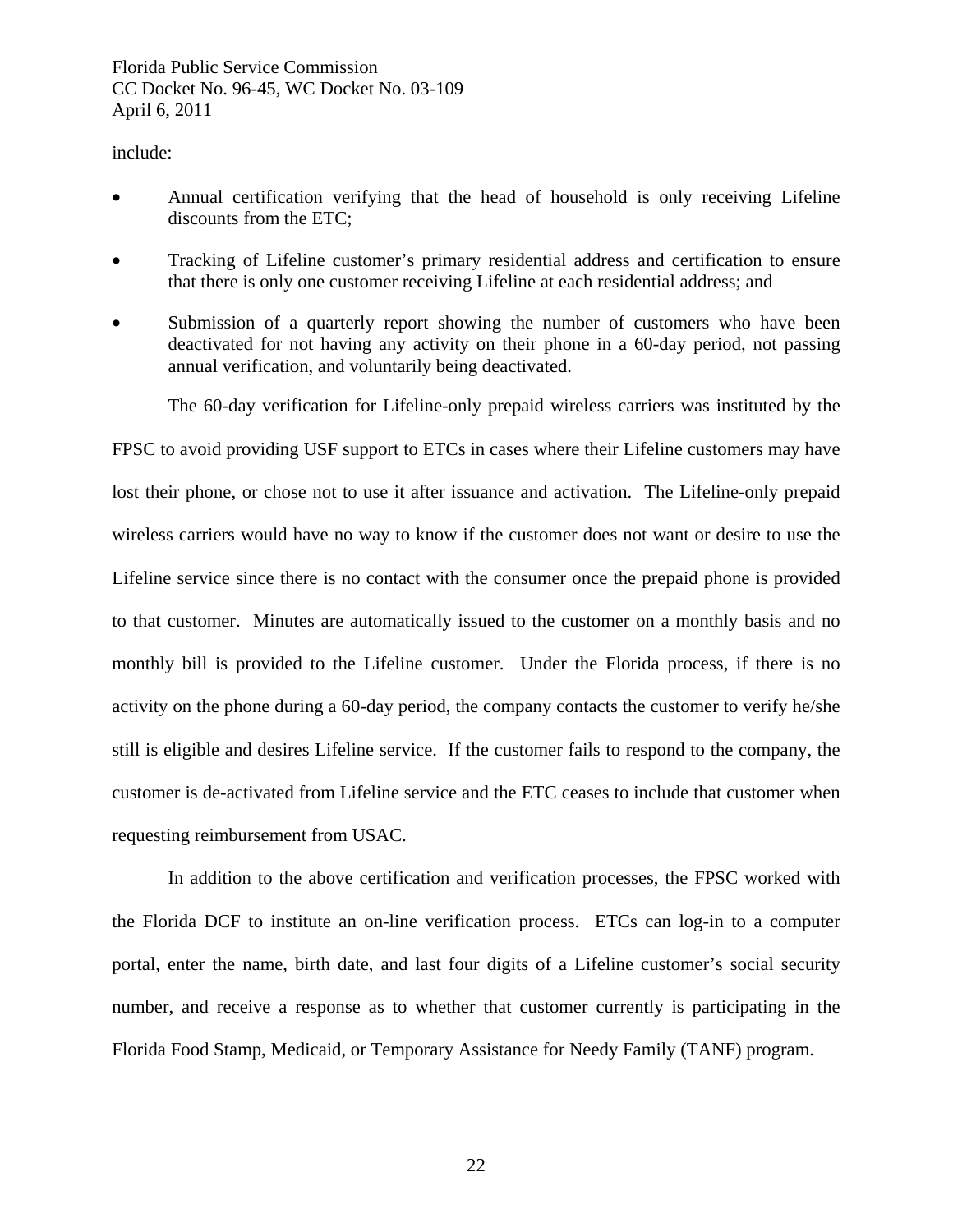## **COORDINATED ENROLLMENT**

 $\overline{a}$ 

 The FPSC and the Florida DCF initiated a Lifeline coordinated enrollment process in 2007. The coordinated enrollment process entails the DCF client checking a "yes" or "no" box on the DCF web application for assistance stating an interest in receiving the Lifeline discounts on his or her telephone service if approved for Food Stamps, Medicaid, or TANF. The "no" box provides an option to the applicant not to subscribe to Lifeline discounts if he or she chooses. If the client answers in the affirmative, the applicant identifies a telephone service provider from a drop-down box on the application and answers several questions. The DCF forwards to the FPSC the names of the clients approved for benefits and therefore, eligible for Lifeline and who have chosen to receive the Lifeline discounts. In addition, the relevant information needed for the client to be enrolled in Lifeline is also transferred. The FPSC electronically sorts the information by ETC, and automatically sends an e-mail message to the appropriate ETC advising them that there is a Lifeline application available for retrieval on the PSC's secure website. By Rule 25-4.0665(10)(b), Florida Administrative Code, the ETC is required to enroll the subscriber in the Lifeline service program as soon as practicable, but no later than 60 days from the receipt of the e-mail notification.

In prior comments before the FCC, the FPSC has recommended that the FCC should not impose a mandatory automatic enrollment requirement for Lifeline on states.<sup>13</sup> Each state should have the ability to make a determination as to whether automatic or coordinated enrollment would be the most effective means to increase its Lifeline participation rate.

<sup>&</sup>lt;sup>13</sup> Comments of the FPSC in CC Docket No. 96-45 and WC Docket No. 03-109. Filed July 15, 2010, at p. 2.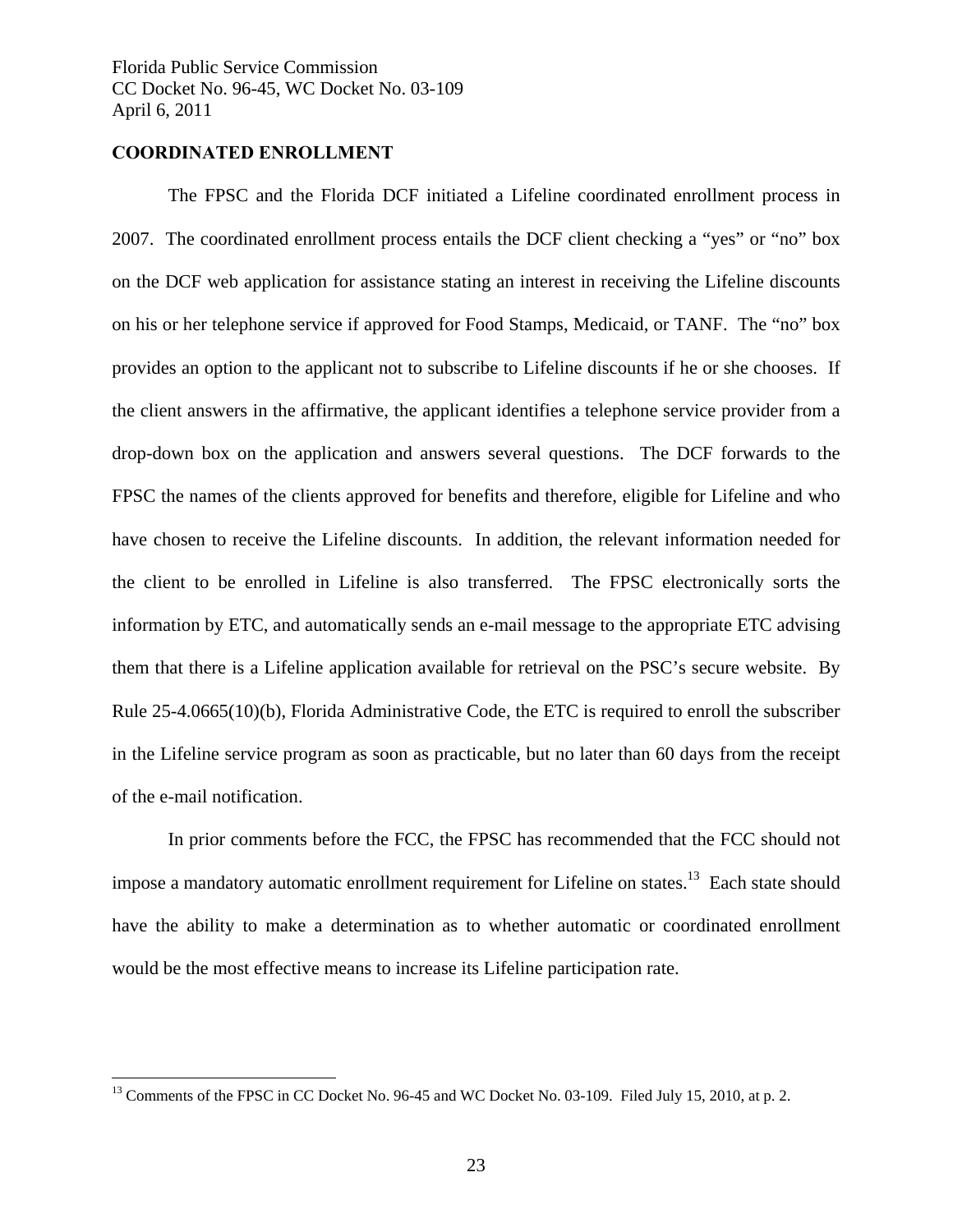## **DATABASE**

The FPSC supports the creation of a database to verify consumer eligibility, track verification, and check for duplicates to ensure greater program accountability. Whether USAC or a third-party administrator is used, any national database of Lifeline subscribers/applicants would have to be maintained by an independent administrator under strict confidentiality provisions to protect the Lifeline subscriber's/applicant's personal identifying information. ETCs should not be able to access Lifeline customer information of another ETC. Section 364.107, Florida Statutes, requires that personal identifying information of a participant in a telecommunications carrier's Lifeline Assistance Plan be confidential. Using a national database may not only prevent fraud, waste, and abuse of the USF by consumers, but may detect any fraud, waste, or abuse by an ETC.

AT&T's PIN proposal, which would put the responsibility on states for a state database for certification and verification of Lifeline applicants and customers may be theoretically viable. However, state budgetary constraints and available staff to maintain the database would not permit oversight of such a database in most states unless funds from the federal USF or some other source were available for such a purpose.

## **CONSUMER OUTREACH & MARKETING**

The FCC should continue working with the state public service commissions to improve the success of the Link-Up and Lifeline programs. Keeping people connected is essential. Lifeline provides significant discounts that can make a difference in people's lives. State public service commissions should continue doing our part to help those who need service to know what their options are. Wireless carriers have broken through recognized barriers to the lowincome consumer market and are reaching many who traditionally have been isolated from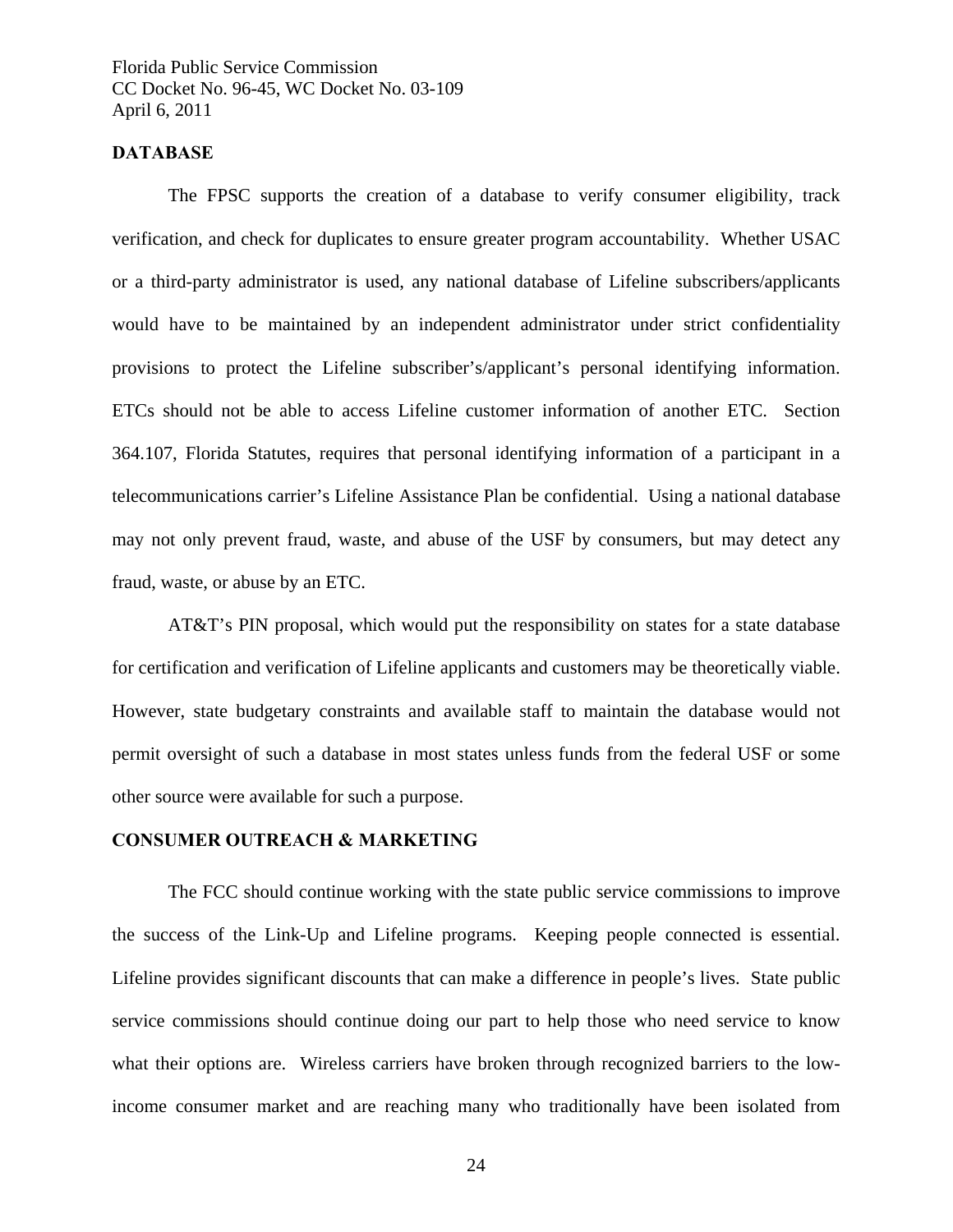assistance. The FPSC urges the FCC to continue to help increase awareness of these programs, and also urges government agencies and non-profit organizations to continue disseminating information about Lifeline and Link-Up to their constituents.

The FPSC does not believe the FCC should impose particular marketing guidelines on ETCs, but the FCC and the public service commissions need to ensure that ETCs explain the Lifeline program to consumers so they fully understand the benefit being offered with the product to prevent the problem of duplicate support. Reaching the target audience is critical when advertising the Lifeline program. The FCC should review ETCs' best outreach practices, specifically their current community-based outreach. Some of the more meaningful success in outreach for Lifeline and Link-Up appears to be from stakeholder partnerships to reach, inform, and enroll eligible consumers. Partnering among state public service commissions, AARP, United Way and other social service agencies, and private organizations helps to ensure that accurate information is provided to consumers, from a trusted source, with an opportunity for necessary interaction to field questions. One-on-one outreach is critical. As noted by state public service commissions in various NARUC forums, perhaps the most effective way to educate and enroll consumers is through direct, personal contact with consumers from a trusted source. In some communities the trusted source may be a social worker; in others it may be a community newspaper, a community-based organization (such as a senior center), or even another consumer in the community.

The FPSC does not encourage the FCC to require ETCs to submit a marketing plan to the state or commission. The long-term success of Lifeline and Link-Up depends on effective communications with and outreach to potential eligible consumers. There is no one best way to communicate the message. For example, reaching non-English speaking populations may require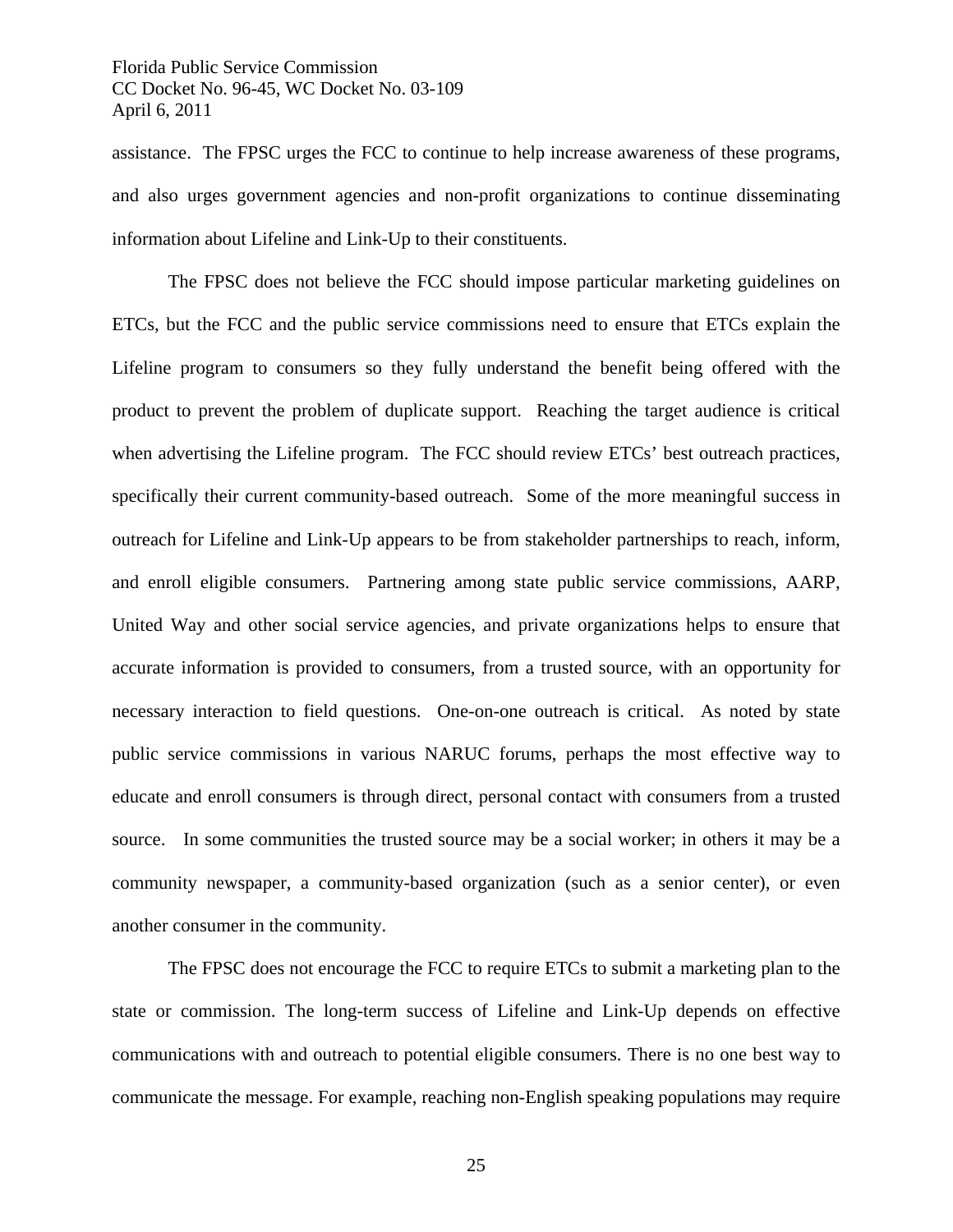different tactics than reaching the homebound elderly or residents located in remote locations on tribal lands. The FPSC would recommend that the FCC expand its existing *Lifeline Across America Working Group*--comprised of FCC, state public service commission, and NASUCA representatives--to include wireline and wireless ETC representatives. Subsequently, an industry forum could be scheduled in Washington D.C. that would include representatives from the telecommunications industry, NARUC's Committees on Consumer Affairs and Telecommunications and their respective Staff Subcommittees, NASUCA, as well as representatives of the FCC's Consumer and Governmental, Wireless Telecommunications, Wireline Competition, and Enforcement Bureaus. During this forum, participants could openly discuss industry questions and compile "best practices" for community-based outreach and tools for a successful marketing plan. National Lifeline Awareness Week could also be discussed. This forum's format would be similar to the FCC's Common Carrier Bureau and NARUC industry forum held on August 23, 2000 in Washington D.C. for the implementation of slamming liability procedures.

## *Outreach to Households Without Telephone Service*.

State public service commissions can identify appropriate community institutions to participate in public-private partnerships and can assist ETC outreach efforts by helping to identify the target audience. The FPSC has worked with the *Connect Florida Campaign*, established by Linking Solutions, Inc., Florida's Office of Public Counsel (OPC), and AT&T in 2004, that remains a factor in increasing consumer awareness and participation in Link-Up and Lifeline. Through this effective collaboration, program participants have continued to develop new partnerships, participate in community events, offer training sessions, provide updates about program changes, and supply brochures and applications. Developing a collaborative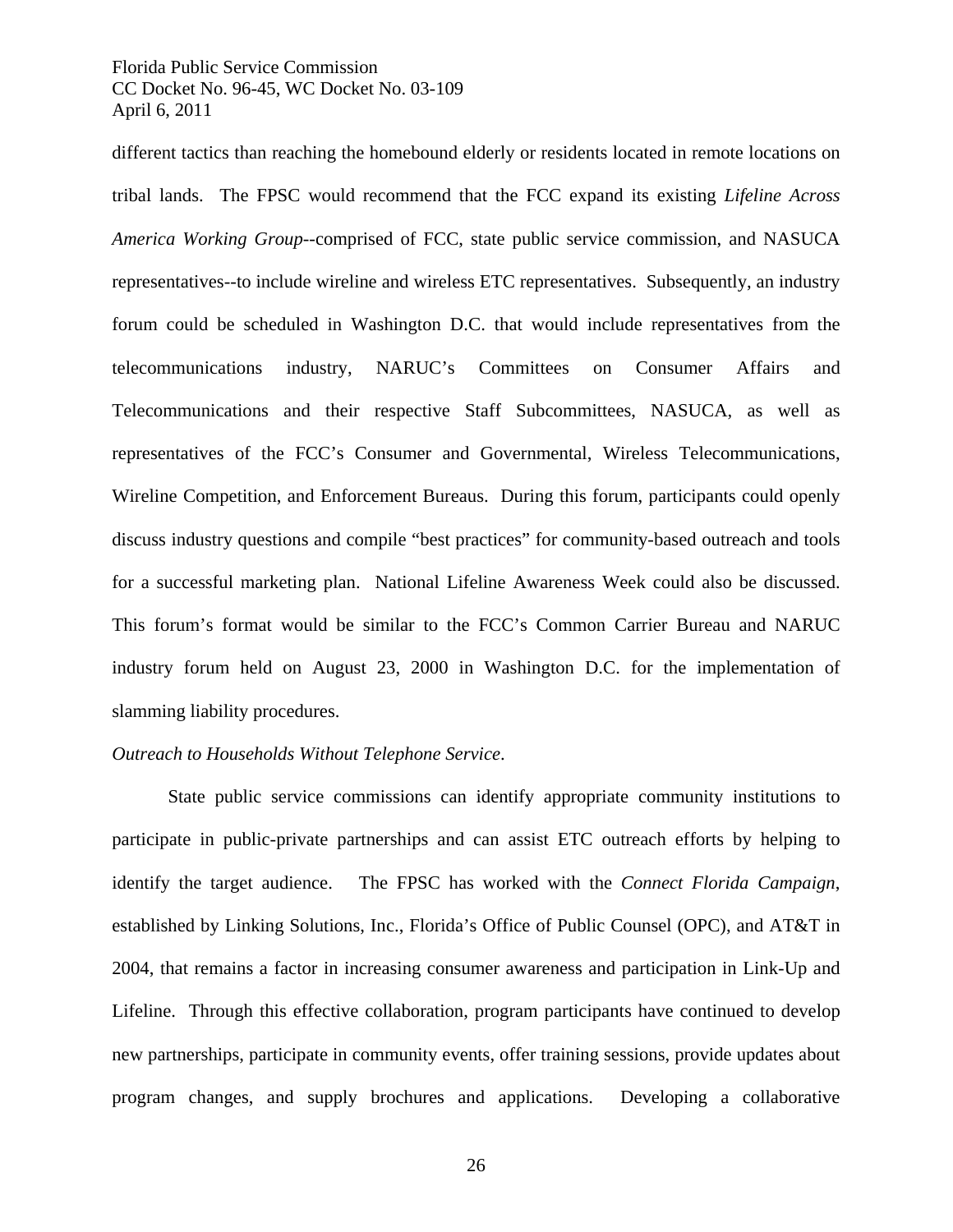partnership has helped the FPSC and its ETCs identify Florida consumers who may not have service and would benefit from Lifeline.

## *Outreach to Non-English Speaking Populations*

 To reach non-English speaking, low-income consumers without phone service, a *Trainthe-trainer* program appears to work well, as it has in Florida through the *Connect Florida Campaign*. It can be designed to introduce potential new trainers to fresh methods for creating and managing effective training sessions about the Lifeline program that engage their eligible clients who might have been unreachable through other means of outreach.

#### *Role of the States and Outreach with Government Assistance Programs*

The FPSC agrees that social service agencies are in a good position to approach eligible consumers with information about Link-Up and Lifeline. The FCC should encourage state public service commissions to work with their designated social service agency(s) to develop and maintain Lifeline automatic enrollment processes and distribute Link-Up and Lifeline educational materials. A primary reason for Florida's increase in Lifeline participation has been the coordinated enrollment process initiated by the FPSC and the Florida DCF. Lifeline Assistance participation continues to grow in Florida, and have a positive impact, due to the involvement of the FPSC, the DCF, the OPC, and other state agencies that determine if a person is eligible for Lifeline service.

The FPSC would agree that encouraging states to partner with government assistance programs is a preferred outreach method. ETCs should not face mandatory outreach requirements from the FCC but should explore best practices of proven outreach methods for low-income consumers.

27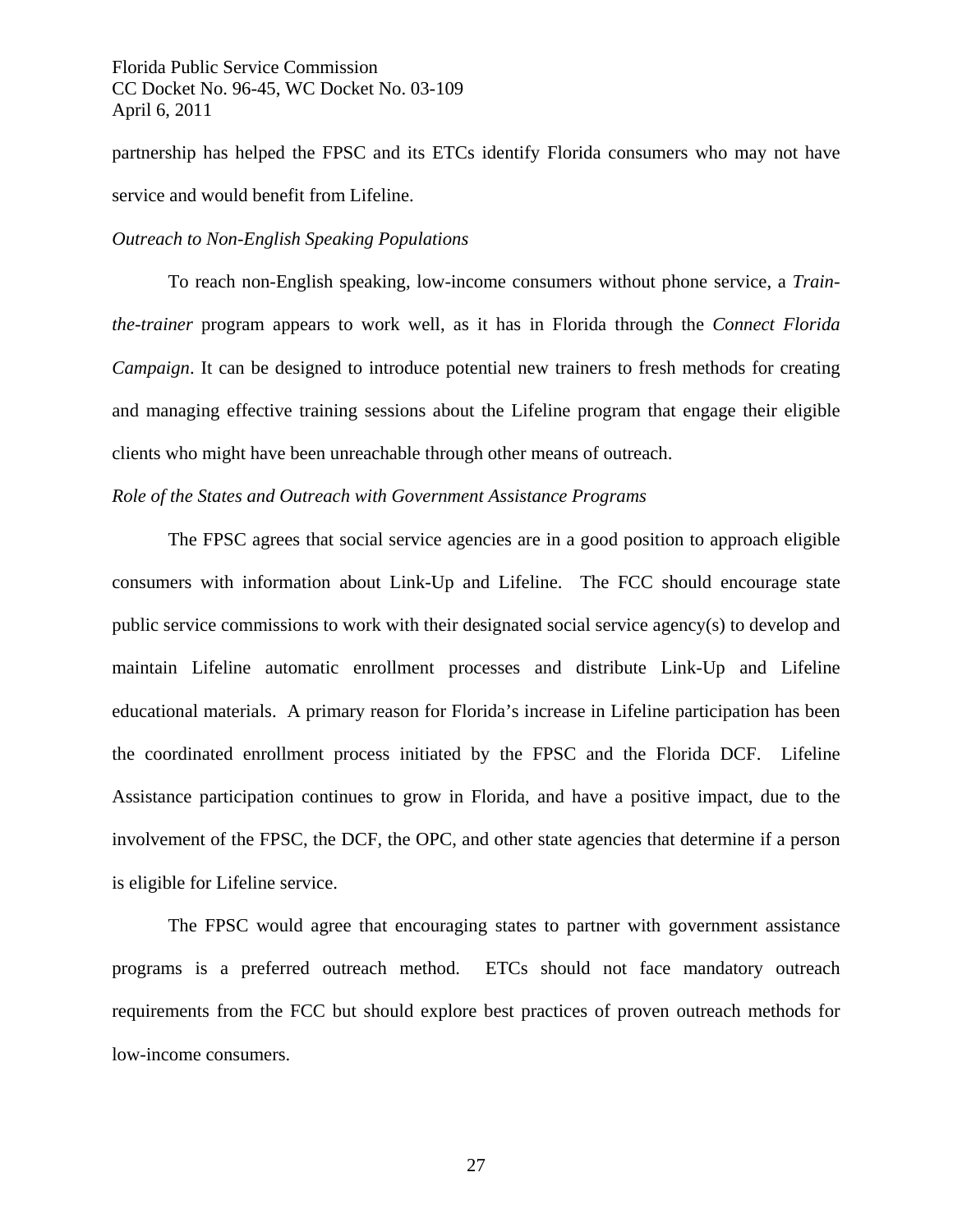## *Outreach by ETCs*

 ETCs should not be required to submit a marketing plan to the state public service commissions but should work cooperatively with them to develop creative awareness campaigns. Although the low-income population is the least likely to have direct internet access for the FCC's Lifeline Web site, an important target audience for this Lifeline/Link-Up consumer education program is public assistance, social service, and community-based organizations that work with low-income populations. The objective for the FCC's Web site should continue to be a primary easy-to-use reference for public assistance, social service, and community-based organizations, but also easy-to-use use for individual low income consumers as well.

 Specific outreach requirements should not be imposed on ETCs. Instead, the FCC should work with the ETCs on evaluating their outreach methods through annual reporting.

#### *Community-Based Outreach*

The most meaningful outreach success for Lifeline and Link-Up seems to come from collaborative partnerships to reach, inform, and enroll eligible consumers. Coordination in Florida has included cooperative outreach efforts with our state commission, ETCs, social service agencies, community centers, public schools, and private organizations that may serve low-income individuals, such as AARP and the United Way.

## *Marketing and Uniform Language to Describe Lifeline*

 The FPSC would agree that, with some ETCs marketing their Lifeline-supported products under a trade name, eligible consumers might not realize that these products are Lifelinesupported offerings, and they are therefore violating the FCC's prohibition against having more than one Lifeline-supported service per household. The FPSC agrees that all ETCs should include language in the name of their service offering or in the description of the service to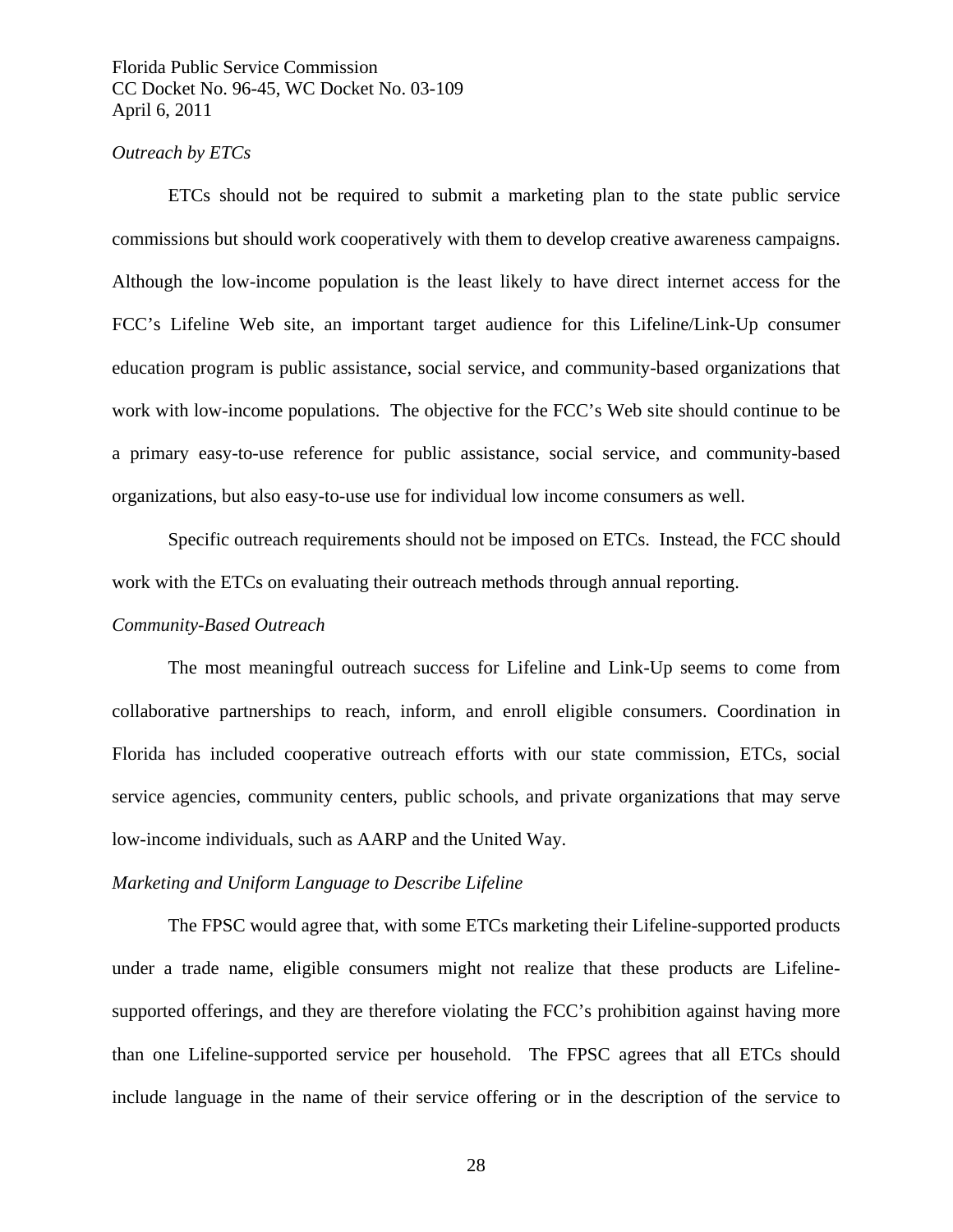clarify that the offering is supported by Lifeline and also include an explanation of the Lifeline program.

 The FPSC has no problem with the Lifeline service being marketed under a different name, such as TracFone's SafeLink Wireless, as long as consumers understand they are entitled to only one Lifeline subsidy per household. As of June 30, 2010, SafeLink had 396,114 Florida Lifeline customers. The FCC could require ETCs to develop plain and simple language--which explains the specific Lifeline subsidy--for use in their product marketing.

## **MODERNIZING THE LOW INCOME PROGRAM TO ALIGN WITH CHANGES IN TECHNOLOGY AND MARKET DYNAMICS**

## Voice Services Eligible for Discounts

The FPSC agrees that the definition of Lifeline should be updated to reflect the current marketplace. The "basic local service" definition has changed in most states, including Florida. Section 364.02(1), Florida statutes defines basic service as voice-grade, single-line, flat-rate residential local exchange service that provides dial tone, local usage necessary to place unlimited calls within a local exchange area, dual tone multifrequency dialing, and access to the following: emergency services such as "911," all locally available interexchange companies, directory assistance, operator services, relay services, and an alphabetical directory listing. Section 364.02(10), Florida Statutes, provides that any combination of basic service along with a nonbasic service or an unregulated service is nonbasic service. In other words, if a consumer has any vertical feature such as voicemail or call waiting, it is no longer considered basic service. The FPSC supports the FCC proposal to replace the term "basic local service" with "voice telephony service" for universal service purposes.